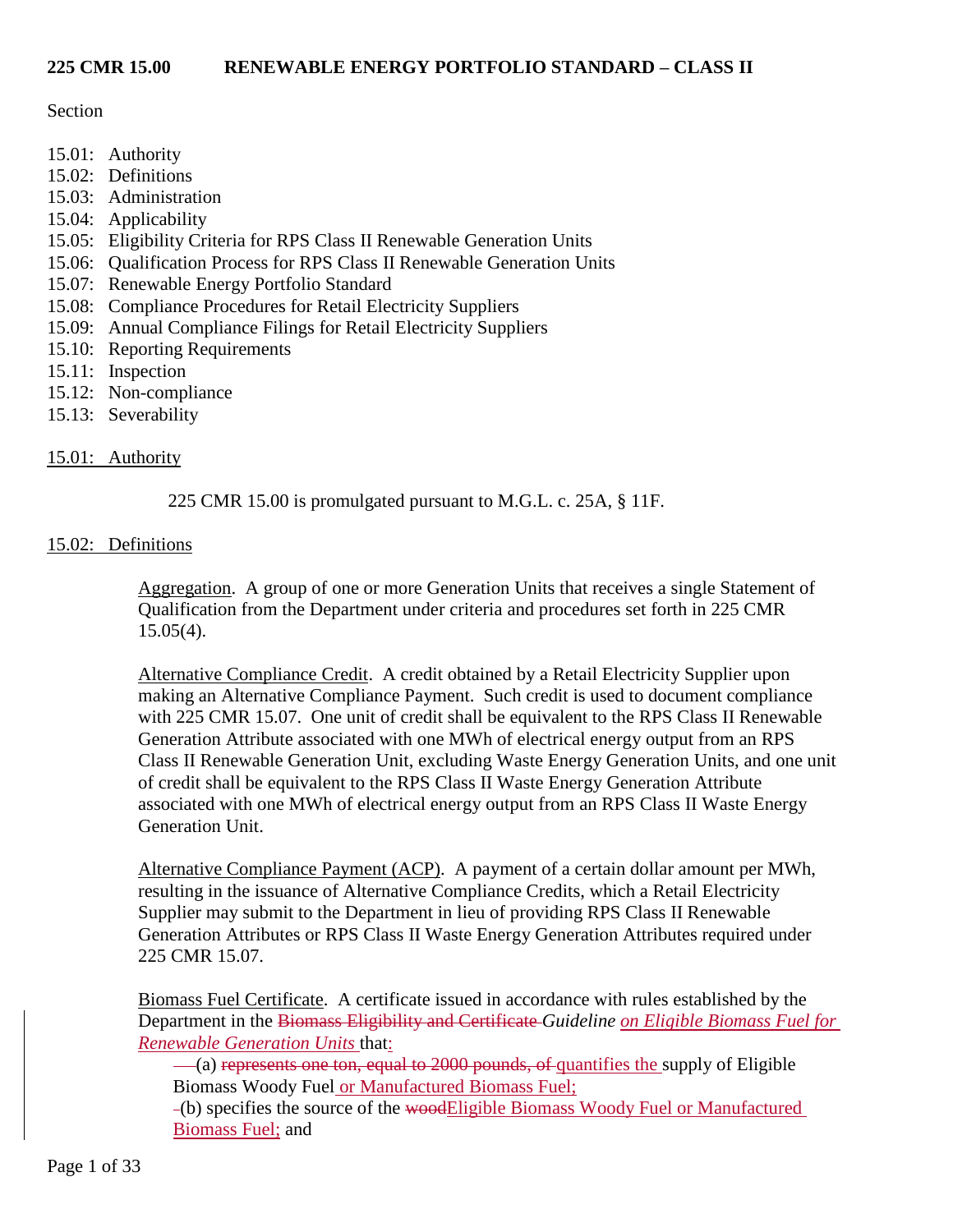(c) specifies the woods eligibility of the Eligible Biomass Woody Fuel or Manufactured Biomass Fuel as Forest Derived Residues, Forest Derived Thinnings, Forest Salvage, Non-Forest Derived Residues, or Dedicated Energy Crops.

For Forest Derived Residues and Forest Derived Thinnings, the Certificate shall reference the relevant Eligible Forest Biomass Tonnage Report, and include any additional information deemed necessary by the Department.

Biomass Input Heat Content. The thermal energy content, measured in MWh, of biomass fuel as it is input into a Generation Unit over a period of time. For the purpose of wood chips, the value will be determined using a methodology provided by the Department in the Overall Efficiency and Greenhouse Gas Analysis Guideline. The methodology includes a weighted average of all the metered weight of utilized biomass fuel types (as differentiated by typical moisture content), and an assigned heat content from referenced literature to each biomass type. For processed biomass fuels, the thermal energy content shall be documented to the satisfaction of the Department by an independent testing laboratory.

Blended Fuel. A liquid or gaseous fuel that is blended from both Eligible RPS Class II Renewable Fuel(s) and ineligible fuel(s), a portion of whose electrical energy output may qualify as RPS Class II Renewable Generation under criteria set forth in 225 CMR 15.05(2).

Business Day. A business day shall mean Monday through Friday, exclusive of state and federal legal holidays.

Certificates Obligation. A term defined in the NEPOOL GIS Operating Rules at Rule 4.1(b), or any successor rule.

Co-Mingled Biomass Woody Fuel. Any woody biomass fuel, that is clean and devoid of non-woody biomass, paints, stains or other contaminants, and fossil fuel derived materials, and which is physically co-mingled or mixed with Eligible Biomass Woody Fuel. Clean Wood. Means Clean Wood as defined in 310 CMR 19.006: Definitions.

Commercial Operation Date. The date that a Generation Unit first produced electrical energy for sale within the ISO-NE Control Area or within an adjacent Control Area. In the case of a Generation Unit that is connected to the End-use Customer's side of the electric meter or produces Off-grid Generation, the date that such Generation Unit first produced electrical energy.

Compliance Filing. A document filed annually by a Retail Electricity Supplier with the Department documenting compliance with 225 CMR 15.07, consistent with the format set forth in the Guidelines and submitted no later than the first day of July, or the first Business Day thereafter, of the subsequent Compliance Year.

Compliance Year. A calendar year beginning January 1 and ending December 31, for which a Retail Electricity Supplier must demonstrate that it has met the requirements of 225 CMR 15.07 and 15.08.

Control Area. A geographic region in which a common generation control system is used to maintain scheduled interchange of electrical energy within and without the region.

Current Use Program. A state administered program that permits a property owner to have a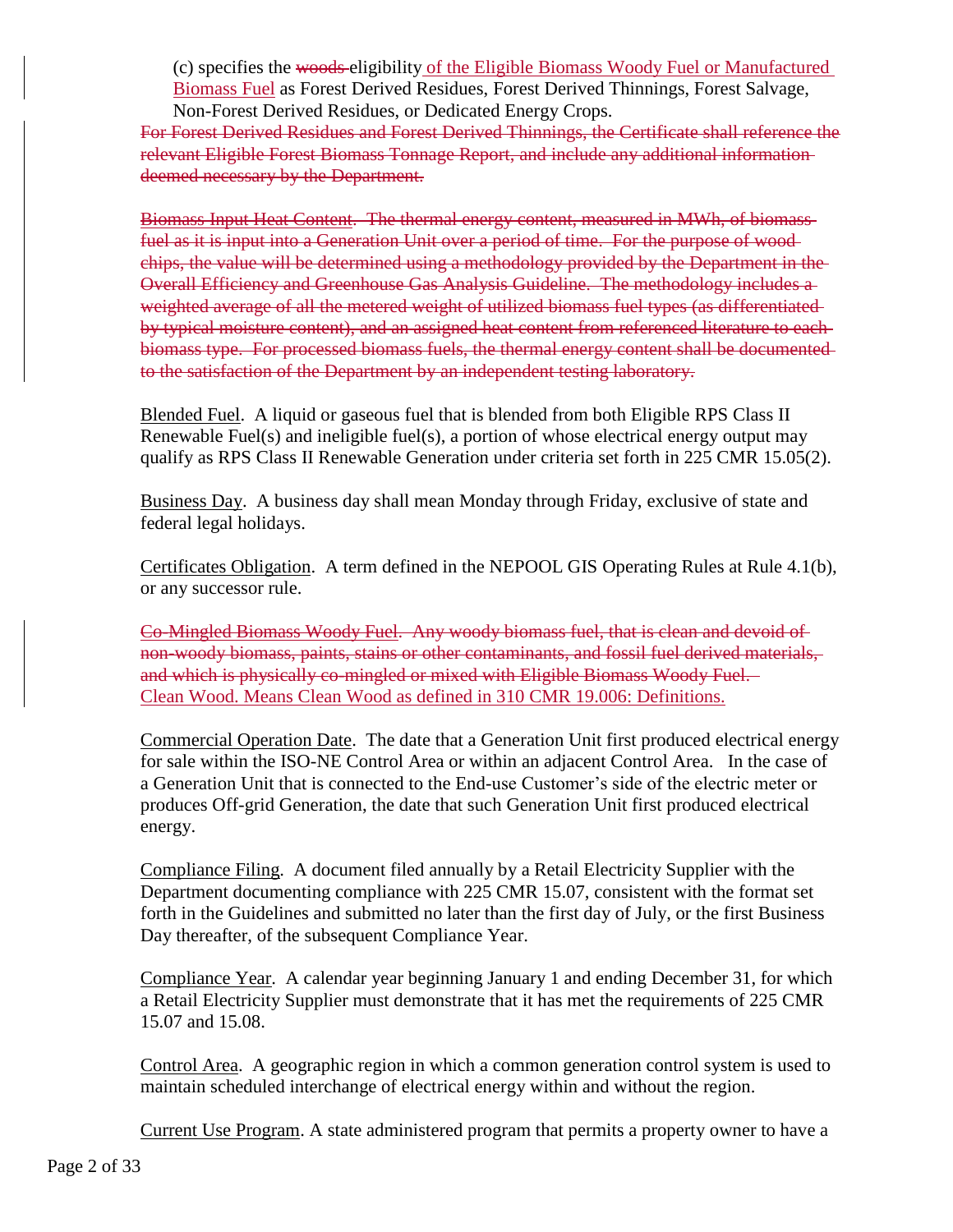parcel of land taxed at a rate based on the current use of the land including but not limited to open space, active forestry, or agriculture as opposed to the fair market or development value of the property.

DCR. The Massachusetts Department of Conservation and Recreation (DCR) established by M.G.L. c. 21 § 1.

Department. The Massachusetts Department of Energy Resources (DOER), established by M.G.L. c. 25A, § 1.

Distribution Company. A distribution company as defined in M.G.L. c. 164 § 1.

Eligible Biomass Fuel. Fuel sources consisting of the following:Eligible Biomass Woody Fuel, Co-Mingled Biomass Woody Fuel, Manufactured Biomass Fuel; Biogas Fuel. A gaseous fuel that is produced by the contemporaneous bacterial decomposition or thermal gasification of Eligible Biomass Fuel. Eligible Biogas Fuel does not include natural gas, but does include renewable natural gas, which is Eligible Biogas Fuel upgraded to a quality similar to natural gas.by-products or waste from animals or agricultural crops; food or vegetative material; algae; organic refuse-derived fuel; anaerobic digester gas and other biogases that are derived from such resources; and neat Eligible Liquid Biofuel that is derived from such fuel sources; but shall not include Construction and Demolition Waste as defined in 310 CMR 19.006: *Construction and Demolition Waste (C&D)*.

Eligible Biomass Fuel. Fuel sources consisting of the following:

- (a) Eligible Biomass Woody Fuel;
- (b) Manufactured Biomass Fuel;
- (c) Eligible Biogass Fuel
- (d) by-products or waste from animals or agricultural crops;
- (e) food or vegetative material;
- (f) algae;
- (g) organic refuse-derived fuel; and
- (h) Eligible Liquid Biofuel.

Eligible Biomass Woody Fuel. Woody fuels that are derived from the following sources, consistent with the requirements of 225 CMR 15.05(5):

(a) Forest Derived Residues:

- 1. Tops, crooks, and other portions of trees produced as a byproduct, and trees collaterally damaged, during the normal course of harvesting material, such as timber, pulpwood, or cordwood in the implementation of a silvicultural prescription as administered by a licensed or certified forester as prescribed in the Department's *Guideline on Eligible Biomass Fuel for Renewable Generation Units*.
- 2. Trees and portions of trees harvested for the purposed of the restoration and management of habitat for rare & endangered species as listed by the Massachusetts Division of Fisheries and Wildlife. Qualifying harvest areas must be approved by the Massachusetts Division of Fisheries and Wildlife Natural Heritage Program.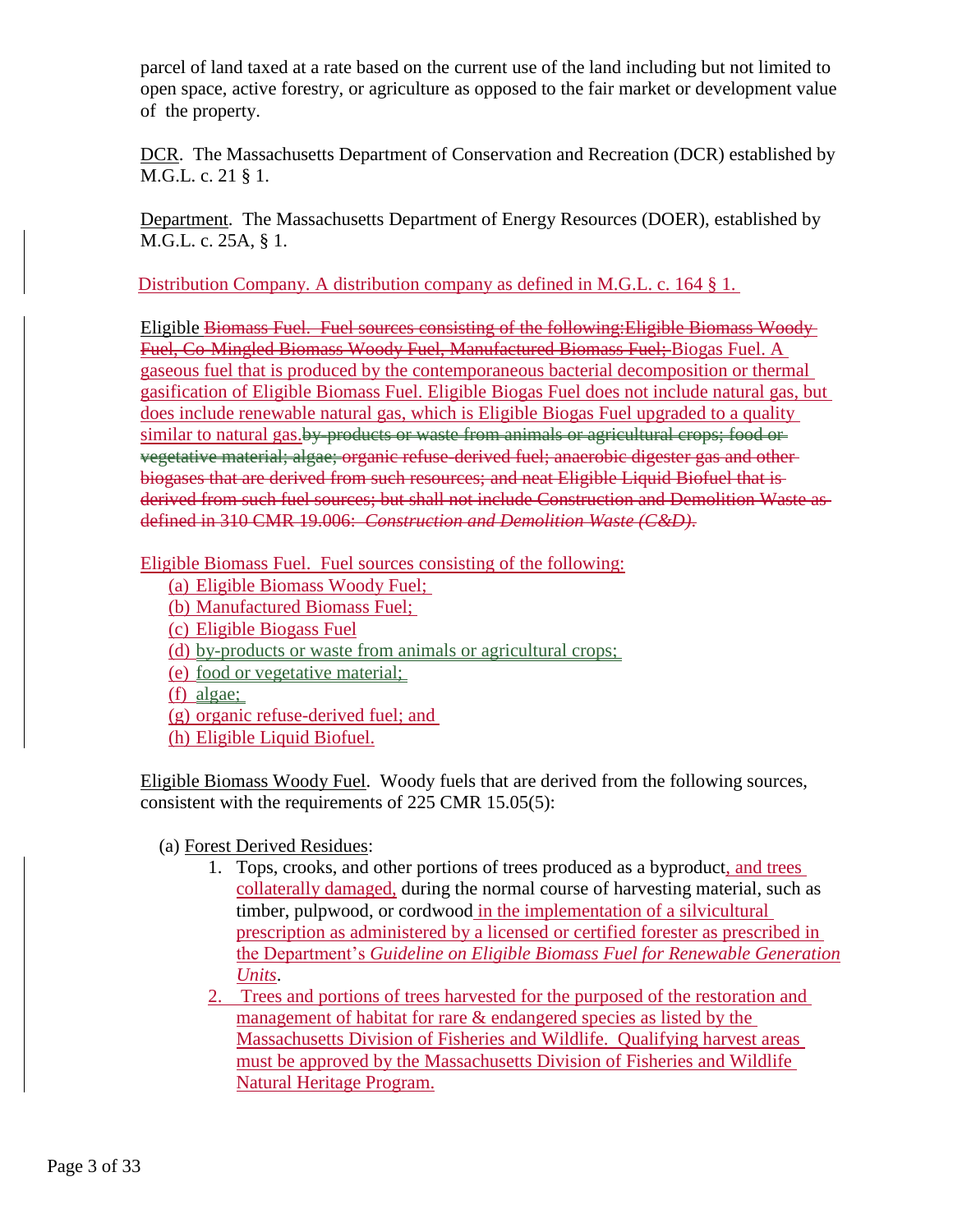- 2.3. Other woody vegetation that interferes with regeneration or the natural growth of the forest, limited to locally invasive native species and non-native invasive woody vegetation.
- (b) Forest Derived Thinnings:
	- 1. Unacceptable growing stock which is defined as trees considered structurally weak or have low vigor and do not have the potential to eventually yield  $a\overline{12}$ an eight foot sawlog or survive for at least the next ten years.
	- 2. Trees removed during thinning operations, the purpose of which is to reduce stand density and enhance diameter growth and volume of the residual stand.

#### (c) Forest Salvage:

- 1. Damaged, dying, or dead trees removed due to injurious agents, such as wind or ice storms or the spread of invasive epidemic forest pathogens, insects, and diseases or other epidemic biological risks to the forest, but not removed due to competition. Such eligible trees may be removed without limitation for biomass fuel, only if a majorthe injurious agent is a threat to forest health or risk to private or public resources, and if the USDAUnited States Department of Agriculture Animal Health and Plant Health Inspection Service (APHIS), the USDA, the United States Department of Agriculture Forest Service, or appropriate federal or state governmental agency has issued a declaration, rule, or order declaring a major threat to forest health or risk to private or public resources. Forest Salvage also includes trees
- 1.2.Trees removed to reduce fire hazard within Firefire-adapted Forest Ecosystemsforest ecosystems, as certified by a letter to the Department from the state agency responsible for forestry in consultation with the appropriate environmental state agencies.
- (d) Non-Forest Derived Residues:
	- 1. Primary Forest Products Industry: Lumber mill residues or lumber processing residues consisting of the slabs, shavings, trimmings, sawdust, bark, end pieces of wood, and log cores that result from the various processing operations occurring in sawmills, pulp mills, and veneer and plywood plants.
	- 2.1.Secondary forest products industry: Wood Waste produced as a byproduct of the production of finished Residues derived from wood products, including but not limited to clean residues from woodworking shops, furniture factories, and truss and pallet manufacturing consisting of Clean Wood.
	- 3. Land Use Change Non-agricultural: Trees cut or otherwise removed in the process of converting forest land to non-forest and non-agricultural uses provided that such development has already received all applicable state and local permits for the development.
	- 4.2.Land Use Change AgriculturalLand use change agricultural: Trees cut or otherwise removed in the process of converting forest land to agricultural usage, either for new or restored farm land.
	- 5. Yard Waste: Leaves, grass clippings, prunings, and other natural organic matter discarded from yards and gardens.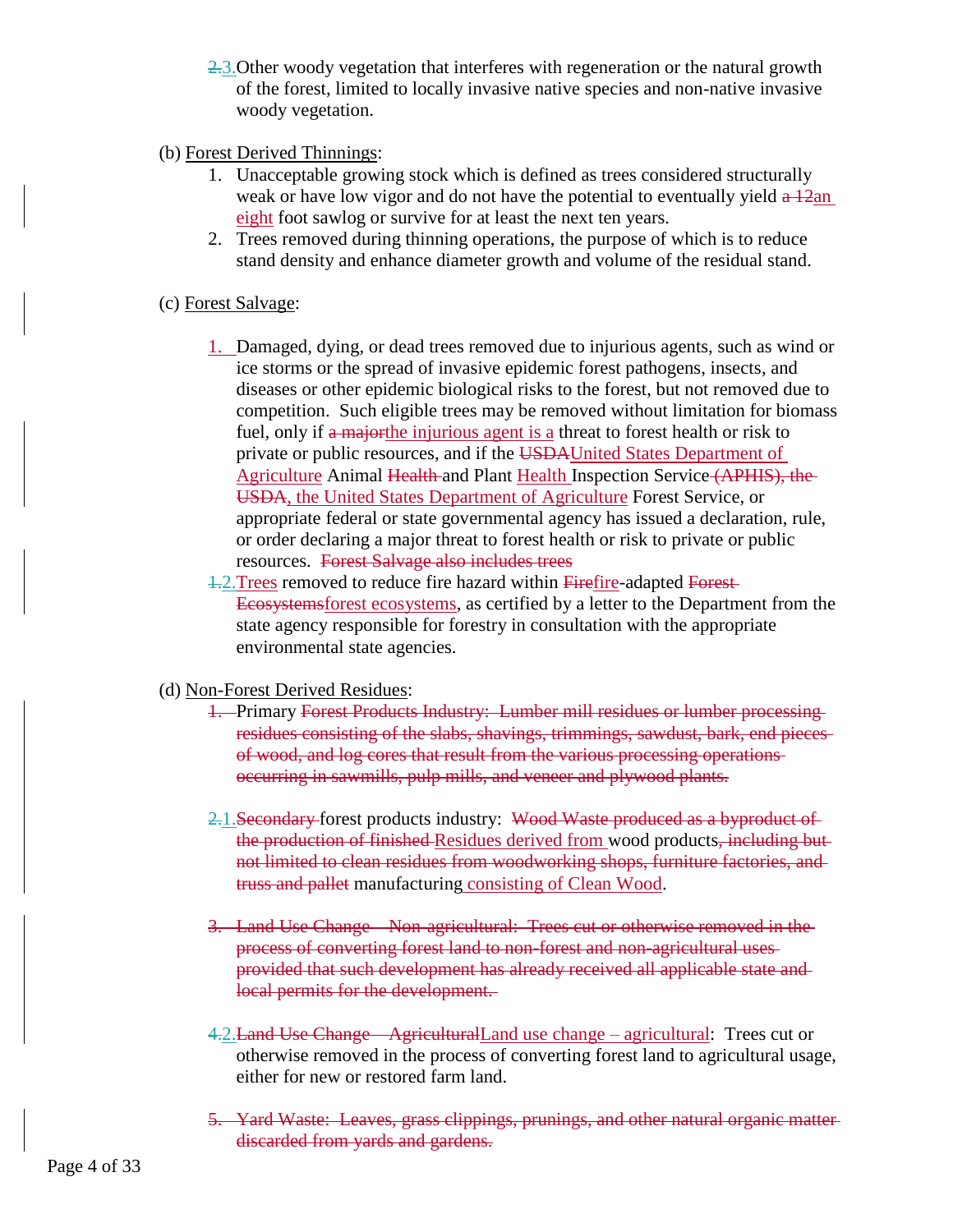6.3.Wood Waste: Non-treated palletsWood waste: Post-consumer wood products from Clean Wood; pruned branches, stumps, and whole trees removed during the normal course of maintenance of public or private roads, highways, driveways, utility lines, rights of way, and parks.

(e) Dedicated Energy Crops. Wood grown for the purpose of producing fuel, provided that such wood was not grown on land that sequestered significant amounts of carbon, such as a forest, and provided that such land does not have the economic potential to support production of any other agricultural crop grown for human consumption as food.

Eligible Forest Biomass Tonnage Report. The report certified by a Professional Forester under the provisions of 225 CMR 15.05(5) that details the amounts of Forest Derived Thinnings and Forest Derived Residues that may be removed from a harvest site to be Eligible Biomass Woody Fuel. In the case of a Forest Derived Residue, the Report further details whether such Forest Derived Residue is derived from harvest by-products or invasive species, as defined in the subcategories of Forest Derived Residue.

4. Agricultural wood waste. Pruned branches, stumps, and whole trees resulting from maintenance activities directly related to the production of an agricultural product.

#### Eligible Liquid Biofuel.

Eligible Liquid Biofuel. A liquid fuel that is derived from Eligible Biomass Fuel, but is not Eligible Biomass Woody Fuel or Co-Mingled Biomass Woody Fuel, and that yields at least a 50% reduction in Lifecycle Greenhouse Gas Emissions relative to average lifecycle greenhouse gas emissions for petroleum distillate fuel sold in 2005, as determined by the Department in consultation with the MassDEP and the Executive Office; or that is derived from waste feedstocks consisting of previously used or discarded solid, liquid or contained gaseous material resulting from industrial, commercial or household food service activities that would otherwise be stored, treated, transferred or disposed. Waste organic waste feedstock and meets the standards for advanced biofuels under the Environmental Protection Agency's Renewable Fuel Standard (RFS2) program. Organic waste feedstocks shall include, but not be limited to, waste vegetable oils, waste animal fats, substances derived from wastewater and the treatment of wastewater, or grease trap waste. Wastefeedstockwaster. Eligible Liquid Biofuel shall not include petroleum-based waste or waste that otherwise meets the definition of hazardous wastewaster or Hazardous Waste as defined in 310 CMR 40.0006: *Terminology, Definitions, and Acronyms*, unless otherwise determined by the Department in consultation with MassDEP.

Eligible RPS Class II Renewable Fuel. An Eligible Biomass Fuel, landfill methane gas, municipal solid waste, hydrogen derived from such fuels or hydrogen derived from water using the electrical output of a Renewable Generation Unit, but not hydrogen derived using RPS Class I or Class II Renewable Generation if the RPS Class I or Class II Renewable Generation Attributes of such Generation are sold, retired, claimed, used or represented as part of electrical energy output or sales, or used to satisfy regulatory obligations in any jurisdictions, and not hydrogen derived directly or indirectly from ineligible fuels.

End-use Customer. A person or entity in Massachusetts that purchases electrical energy at retail from a Retail Electricity Supplier, except that a Generation Unit taking station service at wholesale from ISO-NE or self-supplying from its owner's other generating stations, shall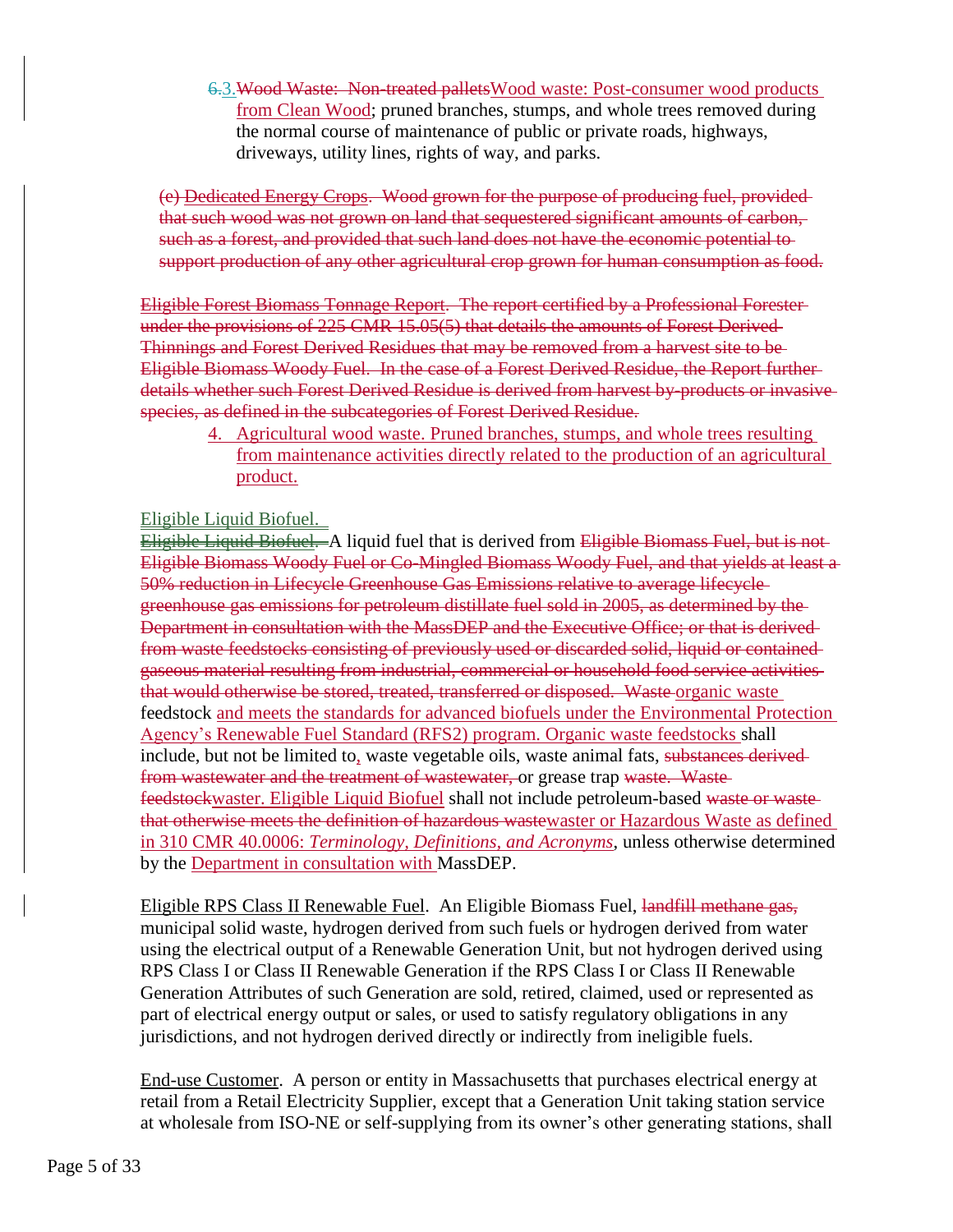not be considered an End-use Customer.

Executive Office. The Executive Office of Energy and Environmental Affairs established by M.G.L. c. 6A § 2.

Fire-adapted Forest Ecosystem. Natural forest communities characterized by vegetation including, but not limited to, pitch pine and/or scrub oak occurring on droughty soils, and that

- (a) have evolved with fire as a natural process;
- (b) support and renew associated wildlife species and habitats; and

(c) are identified on the most recently updated U.S. Department of Interior, Geological Survey national LANDFIRE map.

Generation Attribute. A non-price characteristic of the electrical energy output of a Generation Unit including, but not limited to, the Generation Unit's fuel type, emissions, vintage and RPS eligibility.

Generation Unit. A facility that converts a fuel or an energy resource into electrical energy.

Geothermal Energy. Heat energy stored in the Earth's crust that can be accessed for electric power generation.

GIS Certificate. An electronic record produced by the NEPOOL GIS that identifies Generation Attributes of each MWh accounted for in the NEPOOL GIS.

Guidelines. A set of clarifications, interpretations, and procedures, including forms, developed by the Department to assist in compliance with the requirements of 225 CMR 15.00. The Department may issue new or revised Guidelines from time to time. Each Guideline shall be effective on its date of issuance or on such date as is specified therein, except as otherwise provided in 225 CMR 15.00.

Hydroelectric Energy. Electrical energy from a Generation Unit that uses flowing freshwater as the primary energy resource, with or without a dam structure or other means of regulating water flow, and that is not located at a facility that uses mechanical or electrical energy to pump water into a storage facility.

Impacted Watershed. All water bodies or areas of land hydrologically connected to a hydroelectric facility, whether located upstream or downstream, which may experience any alteration of their physical, biological, or ecological characteristics as a result of the operation or increased capacity expansion of a Generation Unit.

Intermittent Generation Unit. A Generation Unit that utilizes solar photovoltaic energy, solar thermal electric energy, wind energy, run-of-river Hydroelectric Energy, or other resources regarding which the timing or magnitude is not predictable or controllable, as determined by the Department.

ISO-NE. ISO New England Inc., the independent system operator for New England, the regional transmission organization for most of New England, which is authorized by the Federal Energy Regulatory Commission (FERC) to exercise for the New England Control Area the functions required pursuant to the FERC's Order No. 2000, the FERC's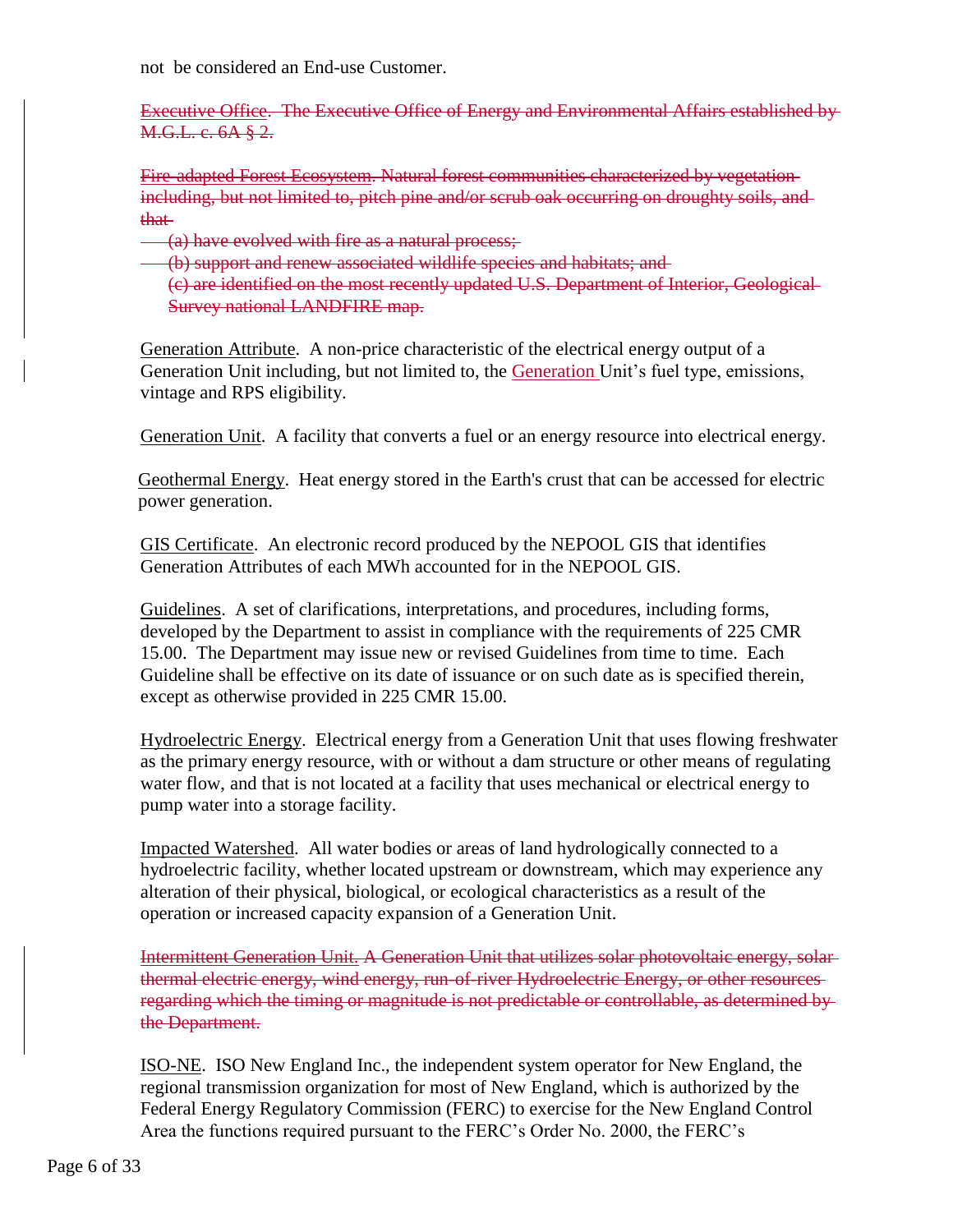corresponding regulations, and any successor FERC orders and regulations.

ISO-NE Settlement Market System. The ISO-NE's electronic database system into which all real-time load and generation data are entered and from which such data are provided to the NEPOOL GIS.

Lifecycle Greenhouse Gas Emissions. The aggregate quantity of greenhouse gas emissions, including direct emissions and significant indirect emissions such as significant emissions from land use changes, and temporal changes in forest carbon sequestration and emissions resulting from biomass harvests, regrowth, and avoided decomposition as determined by the Department in consultation with the MassDEP and the Executive Office, related to the full fuel lifecycle, including all stages of fuel and feedstock production and distribution, from feedstock generation or extraction through the distribution and delivery and use of the finished fuel at the Generation Unit, where the mass values for all greenhouse gases are adjusted to account for their relative global warming potential.

Low Impact Hydro Power Institute (LIHI). A non-profit 501(c)(3) organization, whose stated purpose is to reduce the impacts of hydropower generation through the certification of hydropower projects that have avoided or reduced their environmental impacts pursuant to the Low Impact Hydropower Institute's criteria.

Manufactured Biomass Fuel. A biomass fuel that is prepared, other than by means of fuel drying, through a fuel processing facility that is separate from a Generation Unit and that utilizes Eligible Biomass Woody Fuel for production. Examples include, but are not limited to, the mechanical production of wood pellets or bio-dust, and the refinement of bio-oil through pyrolysis.

Marine or Hydrokinetic Energy. Electrical energy derived from waves, tides and currents in oceans, estuaries and tidal areas; free-flowing water in rivers, lakes, streams, and humanmade channels, provided that such water is not diverted, impounded, or dammed; or differentials in ocean temperature, called ocean thermal energy conversion.

Massachusetts Clean Energy Technology Center (MassCEC). The center established in M.G.L. c. 23J, § 2.

MassDEP. The Massachusetts Department of Environmental Protection established by M.G.L. c. 21A, § 7.

Megawatt-hour (MWh). A unit of electrical energy or work equivalent to one million watts of power operating for one hour., or, for the purpose of thermal energy, a unit of energy equal to 3,412,000 British Thermal Units (Btu).

Merchantable Bio-products. Products that are refined from a biomass fuel by a bio-refinery project in which the Generation Unit is integral. Products include but are not limited to merchantable chemicals such as additives, lubricants, or specialty chemicals, and other products which can be permanently sequestered for carbon reductions.

NEPOOL GIS. The NEPOOL Generation Information System, which includes a generation information database and certificate system, operated by the New England Power Pool (NEPOOL), its designee or successor entity, that accounts for Generation Attributes of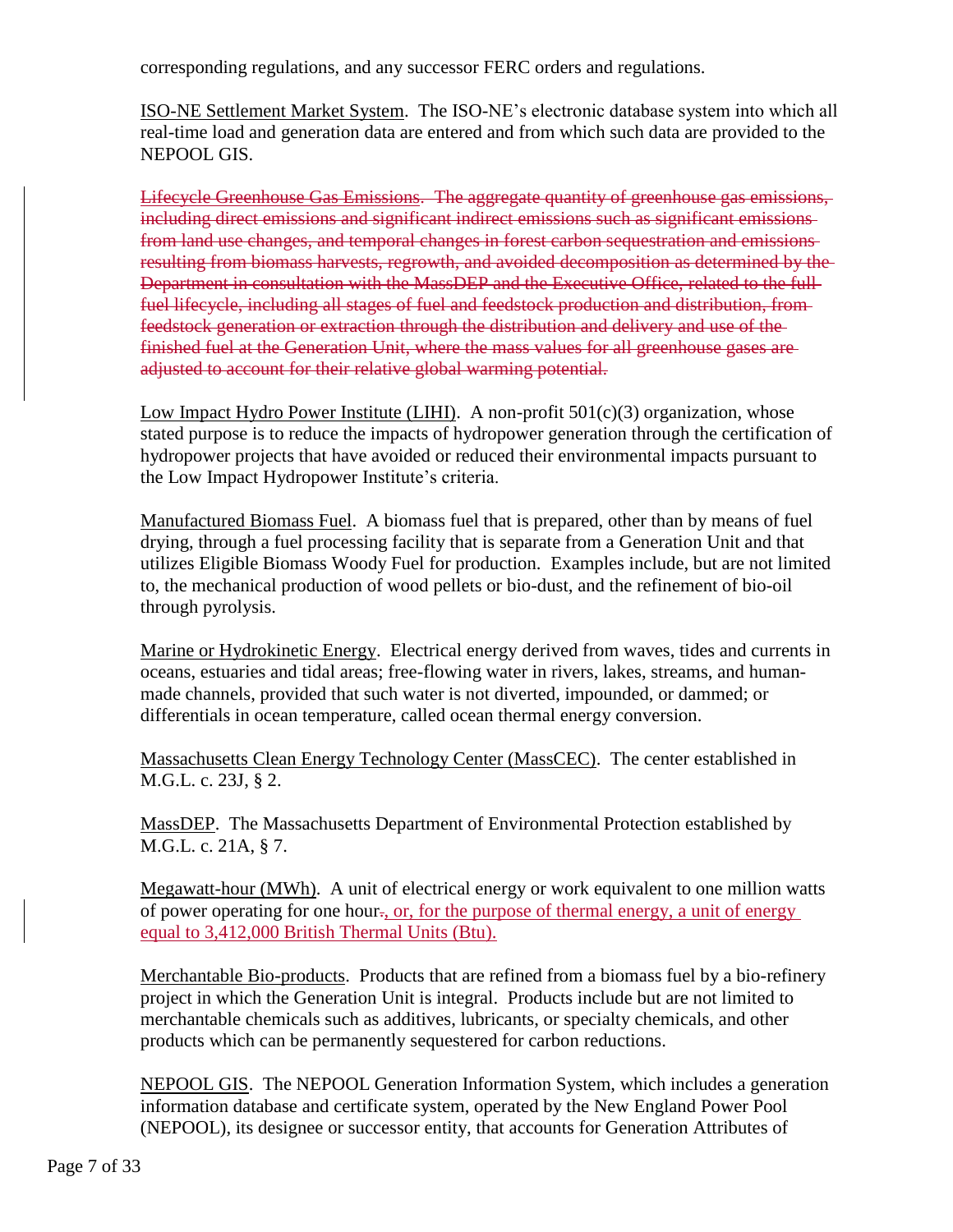electrical energy consumed within, imported into, or exported from the ISO-NE Control Area.

North American Electric Reliability Council (NERC) Tag. An identification of an electrical energy interchange transaction assigned in accordance with rules set forth by the North-American Electric Reliability Council.

Off-grid Generation. The electrical energy produced by a Generation Unit that is not connected to a utility transmission or distribution system.

Operator. Any person or entity who has charge or control of a Generation Unit subject to 225 CMR 15.00, including without limitation a duly authorized agent or lessee of the Owner, or a duly authorized independent contractor.

Overall Efficiency. For a Generation Unit using an Eligible Biomass Woody Fuel, the calculation shall be the sum of:

- (a) Renewable Generation not utilized behind-the-meter, plus
- (b) Renewable Energy utilized behind-the-meter divided by 0.92, or 92%, which is one minus the average distribution and transmission line losses of the electrical grid, which, for the purpose of this calculation, is 8%, plus
- (c) Useful Thermal Energy, plus
- (d) Merchantable Bio-Products;

and this summation shall be divided by the Biomass Input Heat Content.

Owner. Any person or entity who, alone or in conjunction with others, has legal ownership, a leasehold interest, or effective control over the real property or property interest upon which a Generation Unit is located, or the airspace above said real property, including without limitation a duly authorized agent of the Owner. For the purposes of 225 CMR 15.02, Owner does not mean a person or entity holding legal title or security interest solely for the purpose of providing financing.

Percent Under-compliance. The difference, if positive, between 50% and the reported percentage reduction in lifecycle greenhouse gas emissions calculated under 225 CMR  $15.05(1)(a)8.d.$  over 20 years as reported in adetermined on an annual basis from the quarterly Biomass Unit Annual ComplianceFuel Report provided to the Department by an RPS Class II Renewable Generation Unit that utilizes Eligible Biomass Woody Fuel, as provided in 225 CMR 15.05(5)(d). The difference, if negative, shall not be considered undercompliance as related to 15.05(5)(d)3.e).

Professional Forester. A person who is certified by the Society of American Foresters, licensed and/or certified by the host state of the harvest site, or certified by the Department where the Department has received documentation that the Professional Forester has proficiency and experience in forestry.

Relevant Hydroelectric Agency. A federal, state or provincial agency with oversight over fish and wildlife, water quality, river flows, fish passage and protection, mitigation and enhancement opportunities, related to a hydroelectric facility located in the Impacted Watershed or that impacts downstream or upstream passage of fish and wildlife.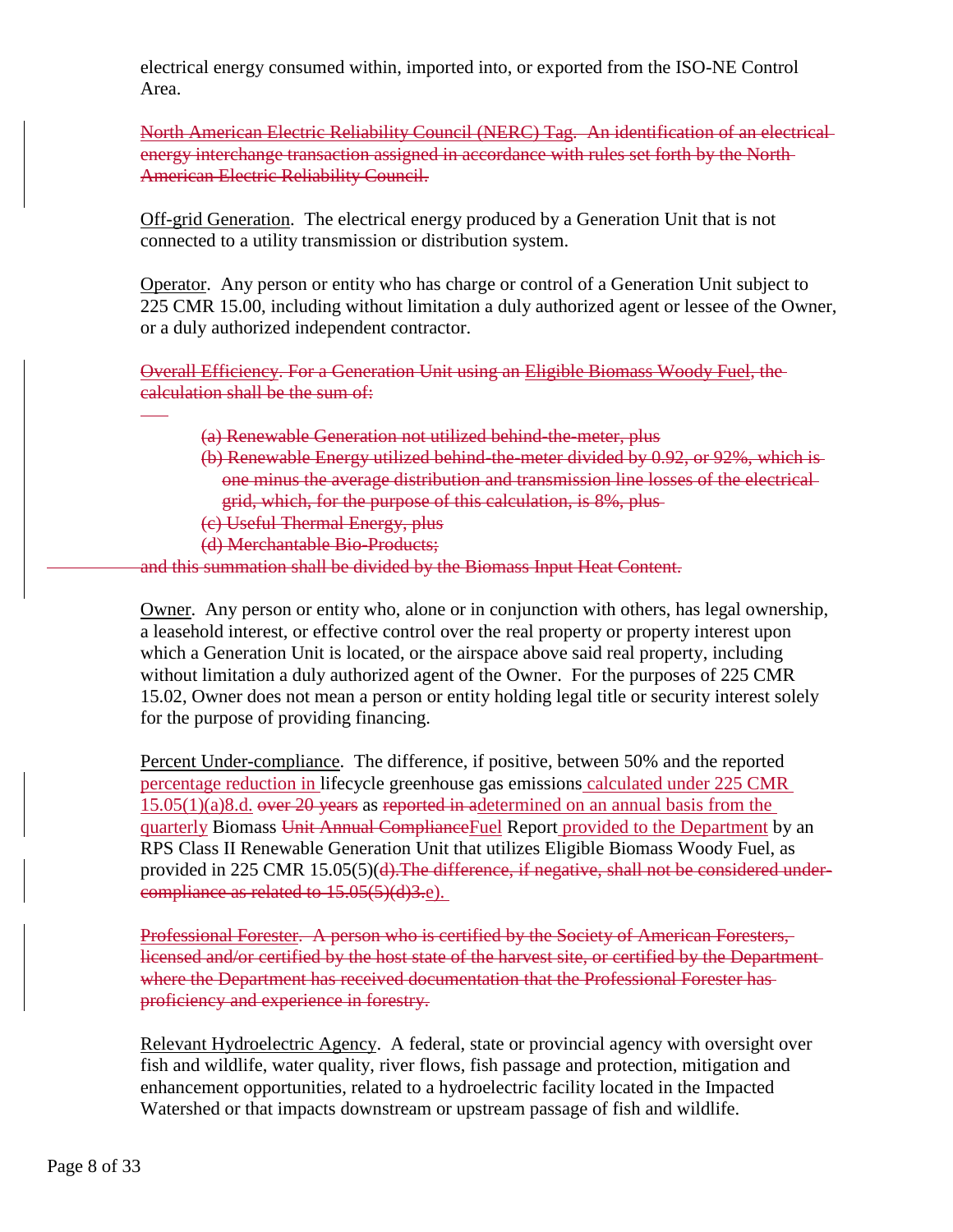Renewable Generation. The electrical energy output of a Renewable Generation Unit.

Renewable Generation Attribute. The Generation Attribute of the electrical energy output of a specific Generation Unit that derives from the Generation Unit's production of Renewable Generation.

Renewable Generation Unit. A Generation Unit that uses an Eligible RPS Class II Renewable Fuel, Hydroelectric Energy, waste-to-energy that is a component of conventional municipal solid waste plant technology in commercial use, or any of the fuels, energy resources or technologies set forth in 225 CMR 15.04(1)(a).

Retail Electricity Product. An electrical energy offering that is distinguished by its Generation Attributes and that is offered for sale by a Retail Electricity Supplier to End-use Customers.

Retail Electricity Supplier. A person or entity that sells electrical energy to End-use Customers in Massachusetts, including but not limited to electric utility Delistribution Ceompanies supplying basic service or any successor service to End-use Customers. A Municipal Lighting Plant shall be considered a Retail Electricity Supplier; however, it shall be exempt from the obligations of a Retail Electricity Supplier under 225 CMR 15.00 so long as and insofar as it is exempt from the requirements to allow competitive choice of generation supply pursuant to M.G.L. c. 164, § 47A.

RPS Class II Renewable Generation. The electrical energy output of an RPS Class II Renewable Generation Unit, or that portion of the electrical energy output of an RPS Class II Generation Unit that qualifies under

- (a) a Co-firing and Blended Fuel Waiver, pursuant to 225 CMR 15.05(2);
- (b) the Special Provisions for a Generation Unit Located in a Control Area Adjacent to
- the ISO-NE Control Area, pursuant to 225 CMR 15.05(3); or
- (c) any other applicable provision of 225 CMR 15.00.

RPS Class II Renewable Generation Attribute. The Generation Attribute of the electrical energy output of a specific RPS Class II Generation Unit that derives from the Generation Unit's production of RPS Class II Renewable Generation, excluding Attributes derived from the production of Waste Energy.

RPS Class II Renewable Generation Unit. A Generation Unit or Aggregation that has received an RPS Class II Statement of Qualification from the Department.

RPS Class II Waste Energy Generation Attribute. The Generation Attribute of the electrical energy output of a specific Waste Energy Generation Unit that derives from the Generation Unit's production of Waste Energy.

Statement of Qualification (SQ). A written document from the Department that qualifies a Generation Unit or Aggregation as an RPS Class II Qualified Generation Unit, or that qualifies a portion of the annual electrical energy output of a Generation Unit or Aggregation as RPS Class II Renewable Generation.

Sustainable Forestry Management. Practicing a land stewardship ethic that integrates the reforestation, managing, growing, nurturing, and harvesting of trees for useful products with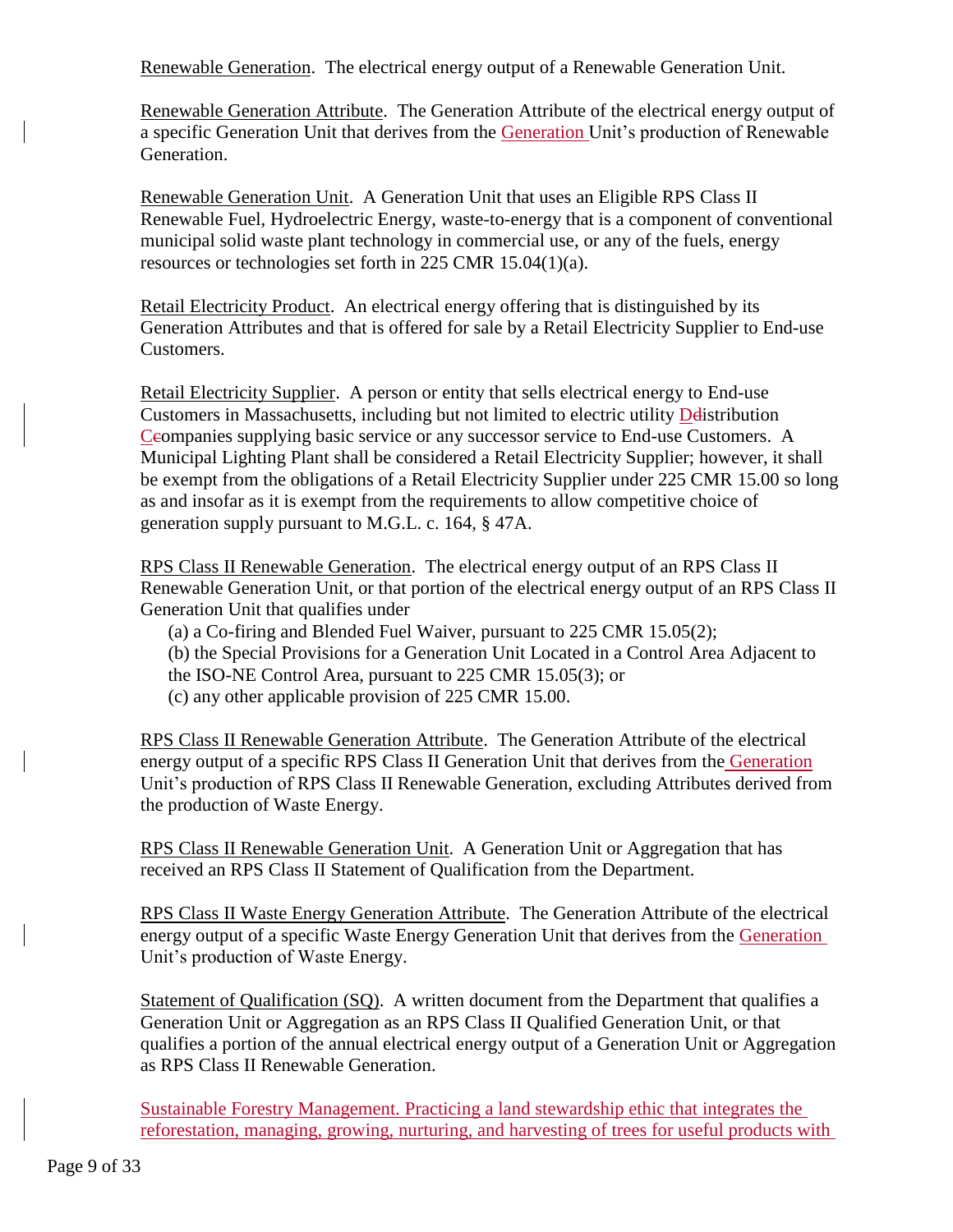the conservation of soil, air and water quality, wildlife and fish habitat, and aesthetics and the stewardship and use of forests and forest lands in a way, and a rate, that maintains their biodiversity, productivity, regeneration capacity, vitality, and potential to fulfill, now and in the future, relevant ecological, economic, and social functions at local, national, and global levels, and that does not cause damage to other ecosystems. Criteria for sustainable forestry include:

(a) conservation of biological diversity;

(b) maintenance of productive capacity of forest ecosystems;

(c) maintenance of forest ecosystem health and vitality;

(d) conservation and maintenance of soil and water resources;

(e) maintenance of forest contributions to global carbon cycles;

(f) maintenance and enhancement of long-term multiple socioeconomic benefits to meet the needs of societies; and

(g) a legal, institutional, and economic framework for forest conservation and sustainable management.

# Useful Thermal Energy. Energy:

 $(a)$  in the form of direct heat, steam, hot water, or other thermal form that is used in production and beneficial measures for heating, cooling, humidity control, process use, or other valid thermal end use energy requirements; and, for which fuel or electricity would otherwise be consumed. Thermal energy used to produce a dried or refined biomass fuel shall not be considered Useful Thermal Energy if the biomass fuel produced is used to fuel the Generation Unit that dried or refined the biomass fuel.

(b) for which fuel or electricity would otherwise be consumed.

Thermal energy used for the purpose of drying or refining biomass fuel shall not be considered Useful Thermal Energy.

Valid Air Permit. Within the United States, a current and effective authorization, license, certificate, or like approval to construct and/or operate a source of air pollution, issued or required by the regulatory agency designated in the applicable State Implementation Plan to issue permits under the Clean Air Act, 42 U.S.C. §§ 7401, *et seq*. In jurisdictions outside of the United States, it shall be a document demonstrating an equivalent authorization.

Waste Energy. Electrical energy generated from the combustion of municipal solid waste.

Waste Energy Generation Unit. A Generation Unit that utilizes conventional municipal solid waste plant technology in commercial use to generate Waste Energy.

#### 15.03: Administration

225 CMR 15.00 shall be administered by the Department.

# 15.04: Applicability

225 CMR 15.00 applies to Retail Electricity Suppliers and to the Owners or Operators of RPS Class II Generation Units.

# 15.05: Eligibility Criteria for RPS Class II Generation Units

Page 10 of 33 (1) Eligibility Criteria. A Generation Unit may qualify as an RPS Class II Generation Unit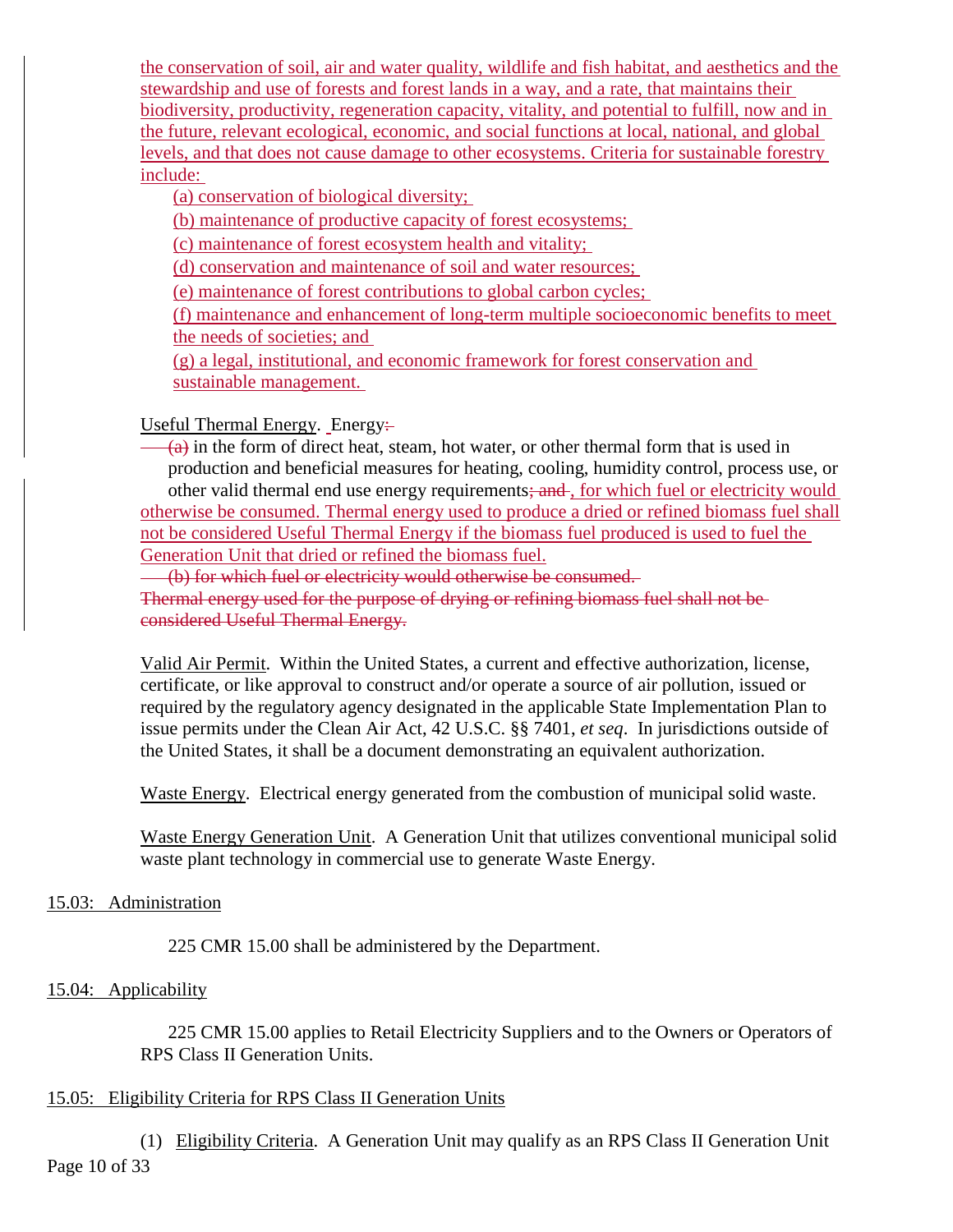subject to the limitations in 225 CMR 15.05.

(a) Fuels, Energy Resources and Technologies. The Generation Unit shall use one or more of the fuels, energy resources and/or technologies listed in 225 CMR 15.05(1)(a)1 through 10.

- 1. Solar photovoltaic or solar thermal electric energy.
- 2. Wind energy.
- 3. Ocean thermal, wave or tidal energy.

4. Fuel cells using an Eligible RPS Class II Renewable Fuel.

5. Landfill methane gas, provided that such gas is collected and conveyed directly to the Generation Unit without use of facilities used as common carriers of natural gas.

6. Hydroelectric. A Generation Unit that uses Hydroelectric Energy may qualify as an RPS Class II Generation Unit, subject to the limitations in 225 CMR 15.05(1)(a)6.

a. The Generation Unit has a nameplate capacity up to 7.5 megawatts.

b. The Generation Unit does not involve any dam or water diversion structure constructed after December 31, 1997, or pumped storage of water.

c. The Generation Unit does not generate Marine or Hydrokinetic Energy.

d. The Generation Unit meets appropriate and site-specific standards that address adequate and healthy river flows, water quality standards, fish passage and protection measures and mitigation and enhancement opportunities in the impacted watershedImpacted Watershed, as determined by the Department in consultation with Relevant Hydroelectric Agencies. The Generation Unit shall demonstrate compliance with such standards by submitting the documentation required in either 225 CMR 15.05(1)(a)6.d.i or ii.

i. LIHI Certification of the Generation Unit; except that in either of the two circumstances provided in 225 CMR 15.05(1)(a)6.d.i, the Department may request further information from the applicant and the Relevant Hydroelectric Agencies as part of its review of the applicant's Statement of Qualification Application. The Department shall notify the applicant of any such input from a Relevant Hydroelectric Agency not later than 30 days after receiving such input and shall provide the applicant an opportunity to respond to the Department not later than 30 days after the applicant's receipt of such notice from the Department.

(i) If a Relevant Hydroelectric Agency identified an environmental concern and a proposed remedy to LIHI during the LIHI certification process, and such concern was not addressed in the LIHI certification to the satisfaction of the Agency, and the Agency consulted with the Owner or Operator of the Generation Unit; or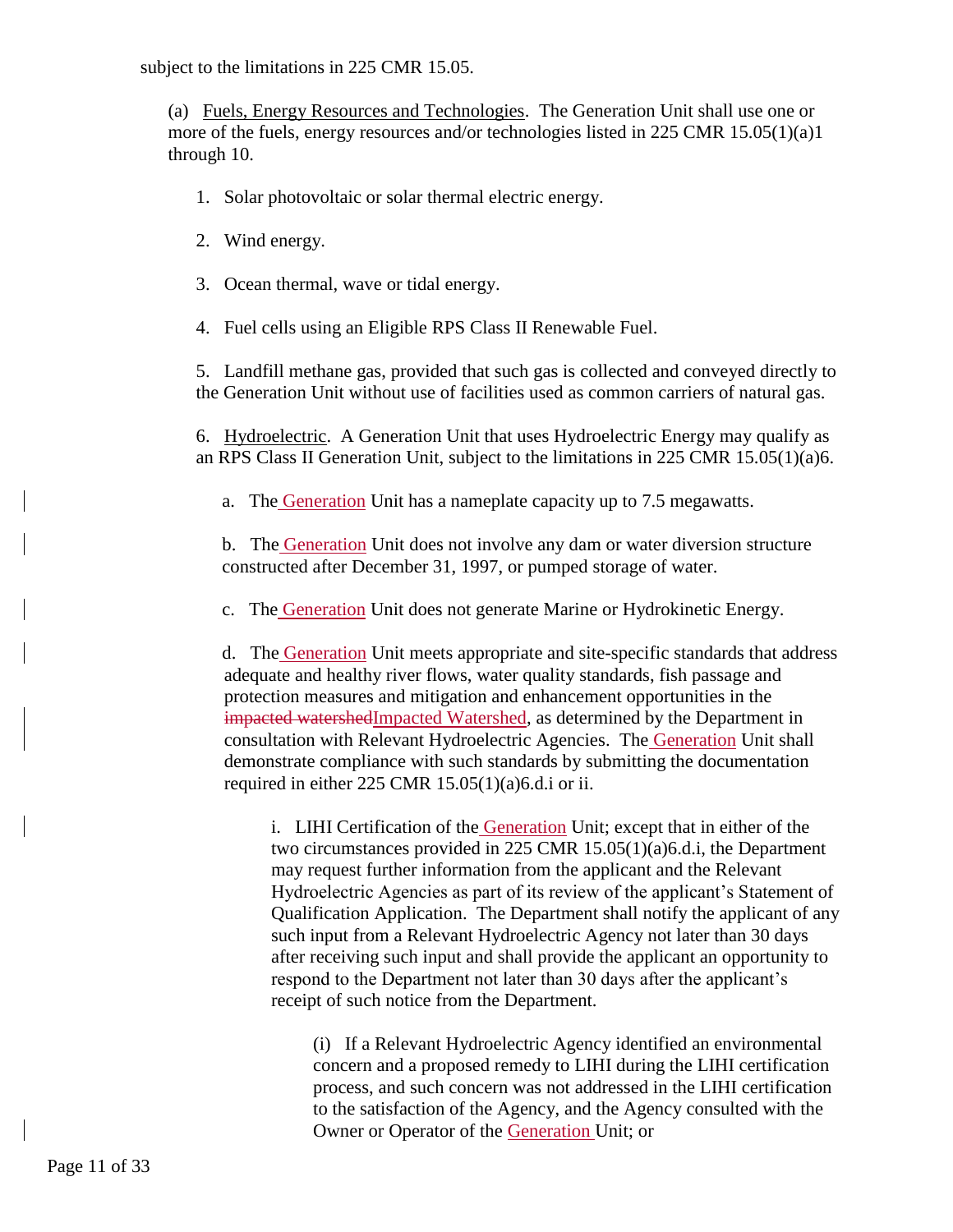(ii) If, between issuance of the LIHI certification and the Department's determination of the Generation Unit's eligibility, a Relevant Hydroelectric Agency submits to the Department evidence of a significant environmental problem not previously known by such Agency, after consulting with the Owner or Operator of the Generation Unit.

ii. A denial of certification from LIHI specifying the reasons the certification was denied and the applicant's proposed rationale for why the project should nevertheless receive a Statement of Qualification. In this instance, the Department shall notify and seek input from the Relevant Hydroelectric Agencies, which shall have 30 days from the date of their receipt of such notification to provide feedback to the Department. The Owner or Operator of the Generation Unit shall be notified of any such input and shall have 30 days from receipt of such notice to respond to the satisfaction of the Department as to why its Statement of Qualification Application should be approved. The Department thereafter shall make finding of whether the Generation Unit meets appropriate environmental safeguards despite the lack of LIHI certification.

e. The Owner or Operator of the Generation Unit must serve notice to all Relevant Hydroelectric Agencies of its application for LIHI certification. The Owner or Operator of the Generation Unit also must serve notice to all Relevant Hydroelectric Agencies, and provide opportunity for comment within 30 days of such notice, with regard to its submission of a Statement of Qualification Application and must provide notice. Notice of such service must be provided to the Department.

f. If LIHI fails to act to certify or deny certification within 180 days from the date of submission of the Generation Unit's application to LIHI, the Owner or Operator shall file notice of such event with the Department. The Department shall review the federal, state or provincial permits for the Generation Unit and any submissions to LIHI by Relevant Hydroelectric Agencies, and shall make a final determination as to whether the Generation Unit meets environmental standards specified in 225 CMR 15.05(1)(a)6.d.

g. If LIHI is unable to review for certification a Generation Unit that is located in a Control Area adjacent to the ISO-NE Control Area and outside the United States of America, the Owner or Operator of such Generation Unit may petition the Department for certification using the LIHI standards by an independent third party acceptable to the Department.

h. A Generation Unit that has received a certification from LIHI and a Statement of Qualification from the Department shall not be required to obtain a recertification from LIHI in order to retain its Statement of Qualification.

7. Waste to Energy. A Generation Unit that uses Waste Energy may qualify as an RPS Class II Generation Unit subject to the following limitations: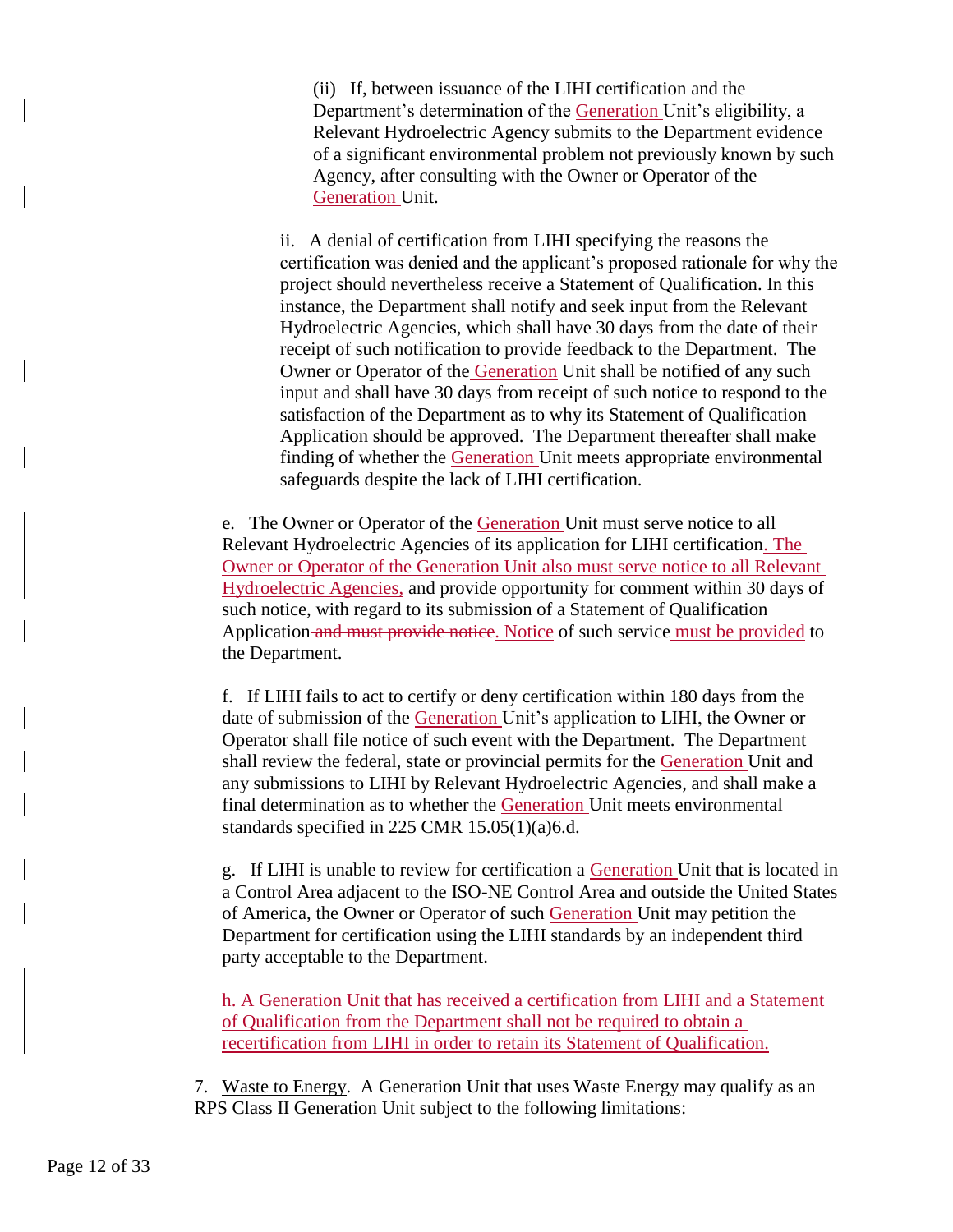a. Has received approval from the MassDEP of the Unit's participation in or operation of an authorized recycling program;

b. Maintains participation in or operation of such recycling program and confirms this maintenance by submitting an annual report to the Department and MassDEP of its compliance.

c. Complies with the applicable requirements of 310 CMR 7.08(2): *Municipal Waste Combustors*.

d. Complies with the applicable requirements of 310 CMR 19.000: *Solid Waste Management*.

8. Low-emission, biomass power conversion technologies using an Eligible Biomass Fuel. A Generation Unit may qualify as an RPS Class II Generation Unit, provided it uses an Eligible Biomass Fuel, subject to the limitations in 225 CMR 15.05(1)(a)8.

a. A Generation Unit utilizing an Eligible Biomass Fuel, that is required to obtain an air permit in its jurisdiction, must possess a Valid Air Permit.

b. The Department shall set forth in Guidelines low-emission eligibility criteria which will become effective on their date of issuance. Any emission eligibility criteria in subsequently revised regulations or Guidelines shall become effective 2412 months from their date of issuance.

b. A Generation Unit must demonstrate to the satisfaction of the Department that its emissions are consistent with criteria set forth in the Guidelines that are applicable for the date on which the Department receives the Unit's Statement of Qualification Application.

c. A Generation Unit utilizing an Eligible Biomass Fuel that is not a solid fuel, such as Eligible Liquid Biofuel, or does not use a steam boiler, shall follow the low-emission eligibility criteria process described in the Departments' *Guideline on Eligible Biomass Fuel for Renewable Generation Units*. In the case of a Generation Unit for whose size, type, or fuel the Department's Guidelines do not provide applicable emission limits, the Department will determine appropriate limits in consultation with the MassDEP.

c. A Generation Unit that usesutilizing an Eligible Biomass Woody Fuel, Co-Mingled Biomass Woody Fuel, or a Manufactured Biomass Fuel, must provide to the Department as part of their Statement of Qualification Application the following items:

- ii. A fuel supply plan indicating the anticipated fuel types, sources, and amounts. The Unit shall provide a report of the anticipated fuel supply for that Compliance Year no later that has than January 1 of each year on an annual basis.
- iii. A design and operational plan that demonstrates that the Unit will 5% or more of its fuel sourced from Forest Derived Residues and Forest Derived Thinnings must achieve an Overall Efficiency, as calculated in 225 CMR 15.05(5)(c)2. through-4., overall efficiency of at least 50% on a quarterly basis.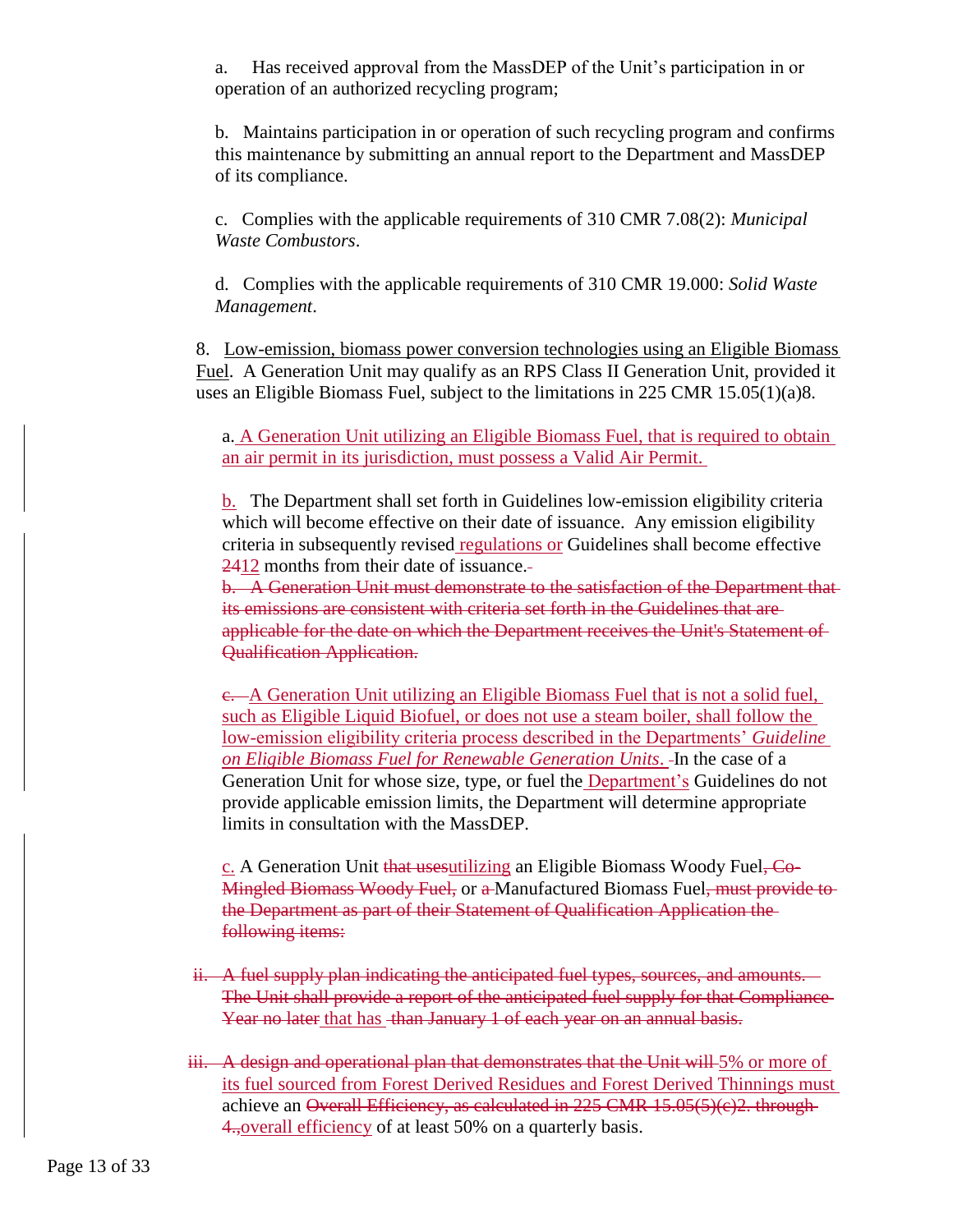An analysis of net Lifecycle A Generation Unit utilizing an Eligible Biomass Woody Fuel or Manufactured Biomass Fuel that has over 95% or more of its fuel sourced from Forest Salvage and Non-Forest Derived Residues on a quarterly basis shall have no applicable overall efficiency requirement. The procedure for calculating whether the Generation Unit meets the 50% overall efficiency requirement can be found in the Department's *Guideline on Overall Efficiency and Greenhouse Gas* Emissions, that demonstrates, to the satisfaction of the Department, that such emissions, over a 20 year life cycle, yield at least a 50% reduction of greenhouse gas emissions relative to the Lifecycle Greenhouse Gas Emissions from the aggregate use of *Analysis.*

d. A Generation Unit utilizing an Eligible Biogas Fuel, Eligible Biomass Woody Fuel, Eligible Liquid Biofuel or Manufactured Biomass Fuel shall reduce lifecycle greenhouse gas emissions, over a 30-year lifecycle, by at least 50% compared to the operation of a new combined cycle natural gas electric generating facility using the most efficient commercially available technology as of the date of the Statement of Qualification Application for the portion of electricity delivered by the Generation Unit and, if applicable, the operation of the fossil fuel fired thermal energy unit being displaced, or in the case of new Useful Thermal Energy, a gas-fired thermal energy unit using the most efficient commercially available technology as of the date of Statement of Qualification Application for the portion of the Useful Thermal Energy delivered by the Generation Unit. The Department shall provideprocedure for calculating whether a Generation Unit meets the 50% reduction can be found in the Department's *Guideline on Overall Efficiency and Greenhouse Gas Analysis* Guideline as part of the Statement of Qualification Application a standard analytical methodology to meet this requirement, including a full accounting of greenhouse gas emissions associated with any fuel processing.

e. In the case of a Generation Unit that uses anaerobic digester gas or another biogas that is an Eligible Biomass Biogas Fuel, such gas the Eligible Biogas Fuel may be either 1. Conveyed conveyed directly to the Generation Unit without the use of facilities used as common carriers of natural gas, or 2. Transportedtransported to a Generation Unit within the ISO-NE Control Area or an adjacent Control Area via a common carrier of natural gas, in which instance the gas would be subject to the following provisions:

i. the gas is produced entirely within the ISO-NE Control Area or an adjacent Control Area; and

ii. documentation is provided, satisfactory to the Department, regarding the gas transportation and related contracts; and

iii.

9. Marine or Hydrokinetic Energy.

demonstration is provided, satisfactory to the Department, that the gas can be physically delivered to the Generation Unit.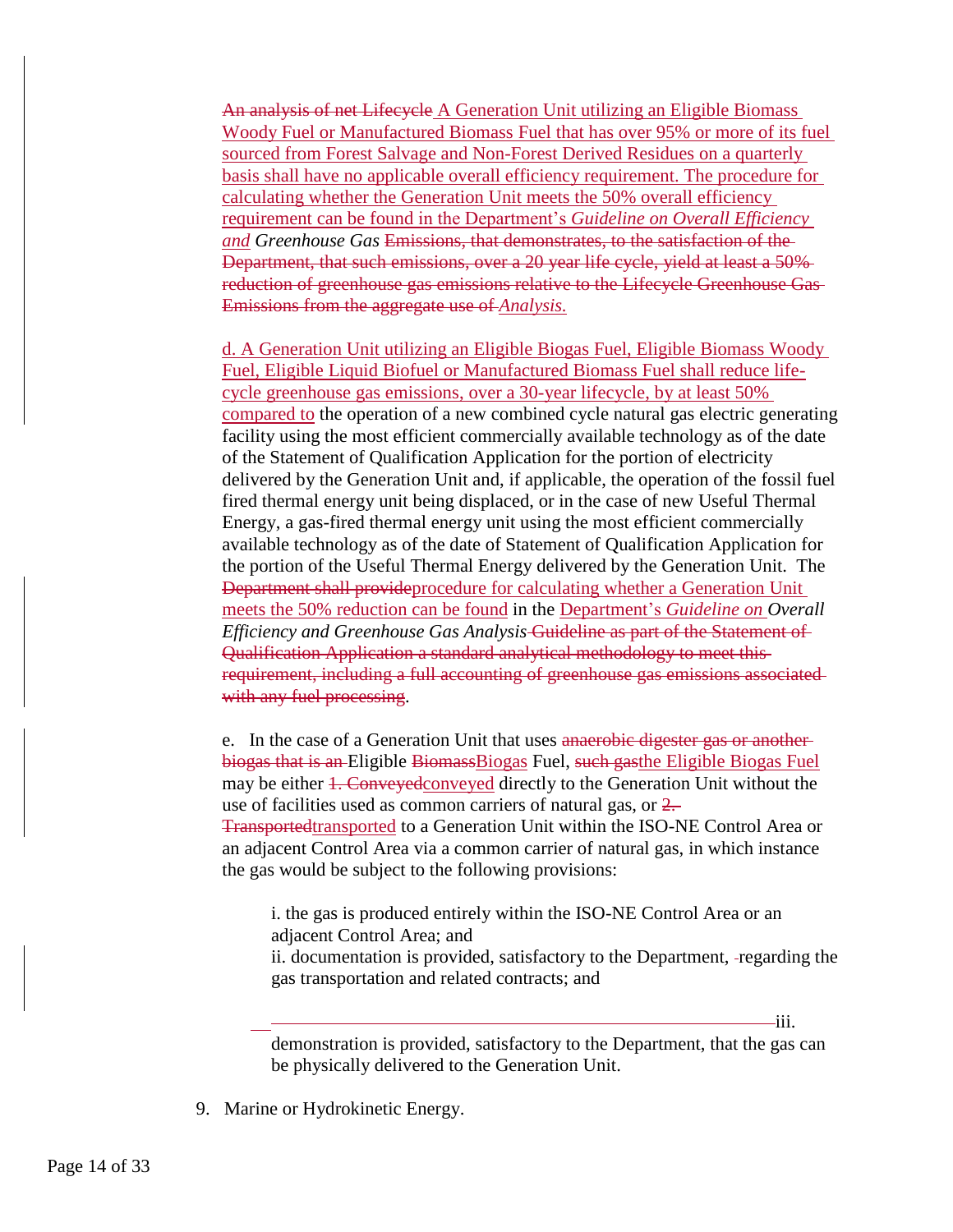10. Geothermal Energy.

(b) Commercial Operation Date. The Commercial Operation Date shall be on or before December 31, 1997.

(c) Metering. The electrical energy output from a Generation Unit shall be verified by the ISO-NE or by an independent verification system or person participating in the NEPOOL GIS accounting system as an independent Third Party Meter Reader, as defined in Rule 2.5(j) of the NEPOOL GIS Operating Rules, or any successor rule, and approved by the Department.

(d) Location. The Generation Unit location is subject to the following limitations:

1. Off-grid Generation. If the Generation Unit produces Off-grid Generation, such Generation Unit must be located in Massachusetts.

2. Behind-the-meter Generation. If the Generation Unit is wired to the electrical system on the End-use Customer's side of a retail electric meter, such Generation Unit must be located inside the ISO-NE Control Area and have a nameplate capacity of 25 megawatts or less.

(e) Capacity Obligation. The Generation Unit's generating capacity is subject to the following obligations:

1. The amount of the generation capacity of the Generation Unit whose electrical energy output is claimed as RPS Class II Renewable Generation shall not be committed to any Control Area other than the ISO-NE Control Area unless such Generation Unit has entered into a Capacity Obligation in another Control Area before the start of the first available compliance year for the ISO-NE Forward Capacity Market, in which case this subsection shall apply upon the expiration of that Capacity Obligation. However, if the Generation Unit executed a contract for the sale of RPS Class II Renewable Generation Attributes or RPS Class II Renewable Generation, or both, before January 1, 2009, for a term of at least two years, the contract price of which relied on the receipt of capacity payments from a control area adjacent to the ISO-NE Control Area, and the Generation Unit can demonstrate such reliance to the satisfaction of the Department, this requirement shall not take effect for that Generation Unit until the expiration of that contract.

2. The Owner or Operator of a Generation Unit that is not an Intermittent Generation Unit shall commit to the ISO-NE Control Area the amount of the capacity of that Unit claimed as RPS Class II Renewable Generation by submitting by the applicable deadline a show of intent for the ISO-NE Forward Capacity Auction that is the earliest available for the Unit after the Owner or Operator has submitted a Statement of Qualification Application.

3. An RPS Class II Renewable Generation Unit that was deemed unqualified by the ISO-NE for participation in the ISO-NE Forward Capacity Market for technical reasons may commit capacity to another control area and may receive GIS Certificates for the energy sold into ISO-NE Control Area, subject to a determination by the Department.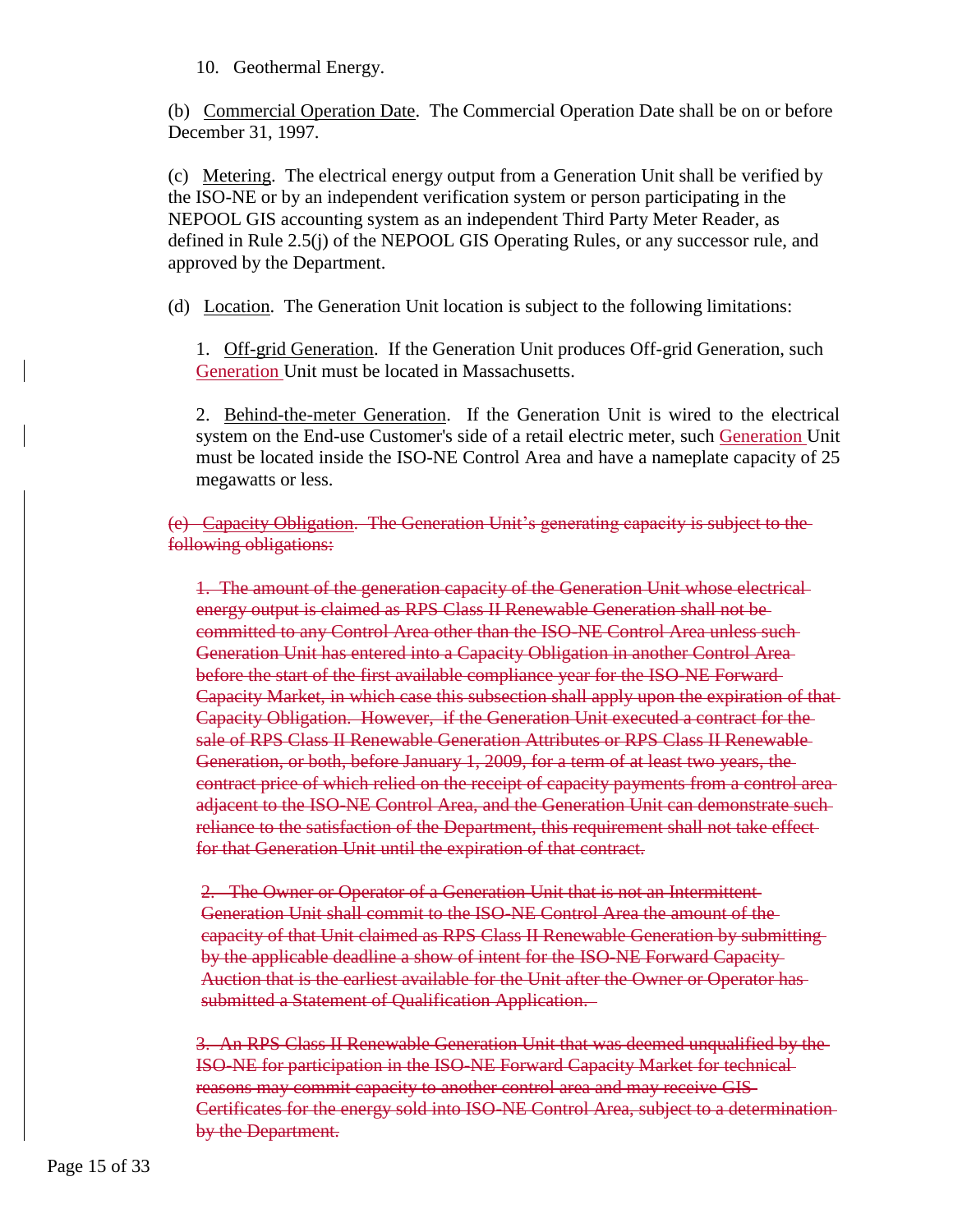(2) Co-Firing and Blended Fuel Waiver. All or a portion of the electrical energy output of a Generation Unit that uses ineligible fuel in conjunction with an Eligible RPS Class II Renewable Fuel, whether by co-firing such fuels or by using a Blended Fuel, may qualify as RPS Class II Renewable Generation provided the Generation Unit meets the eligibility requirements of 225 CMR 15.05, subject to the limitations in 225 CMR 15.05(2).

(a) The portion of the total electrical energy output that qualifies as RPS Class II Renewable Generation in a given time period shall be equal to the ratio of the net heat content of the Eligible RPS Class II Renewable Fuel consumed to the net heat content of all fuel consumed in that time period.

(b) If using a Co-Mingled Biomass Woody Fuel, such fuel shall be considered an ineligible fuel unless such fuel is accompanied by Biomass Fuel Certificates as provided in 225 CMR 15.05(5)(a)(2)b.

 $\left( \theta$  (b) If using a Blended Fuel of which the eligible portion is an Eligible Biomass Fuel or if co-firing an ineligible fuel with an Eligible Biomass Fuel, the entire Generation Unit must meet the requirements of an advanced biomass Power Conversion Technology as set forth in 225 CMR 15.05(1)(a)8.

 $(d<sub>c</sub>)$  If using an Eligible Biomass Fuel, the Generation Unit must demonstrate to the satisfaction of the Department that the emission rates for the entire Generation Unit are consistent with rates prescribed by the MassDEP for comparably fueled Generation Units in the Commonwealth. The Department may require the Generation Unit Owner or Operator to retain at its own expense a third-party consultant deemed satisfactory to the Department, to provide the Department and the MassDEP with assistance in this determination.

(ed) The Generation Unit must provide with its Statement of Qualification Application a fuel supply plan that specifies each and every fuel that it intends to use, in what relative proportions either in co-firing or in a Blended Fuel, and with what individual input heat values. Such plan shall include the procedures by which the Unit will document to the satisfaction of the Department its compliance with the plan.

( $f_{\text{E}}$ ) The provisions of 225 CMR 15.05(2) shall not apply to the incidental use of ineligible fuels for the purpose of cold starting a Generation Unit that otherwise exclusively uses an Eligible RPS Class II Renewable Fuel.

(3) Special Provisions for a Generation Unit Located in a Control Area Adjacent to the ISO-NE Control Area. The portion of the total electrical energy output of an RPS Class II Generation Unit located in a Control Area adjacent to the ISO-NE Control Area that qualifies as RPS Class II Renewable Generation shall meet the requirements in Rule 2.7(c) and all other relevant sections of the NEPOOL GIS Operating Rules or any successor rule, and the following requirements:

(a) The Generation Unit Owner or Operator shall provide documentation, satisfactory to the Department, of a contract or other legally enforceable obligation(s) ("Legal-Obligation") that is executed between the Generation Unit Owner or Operator and an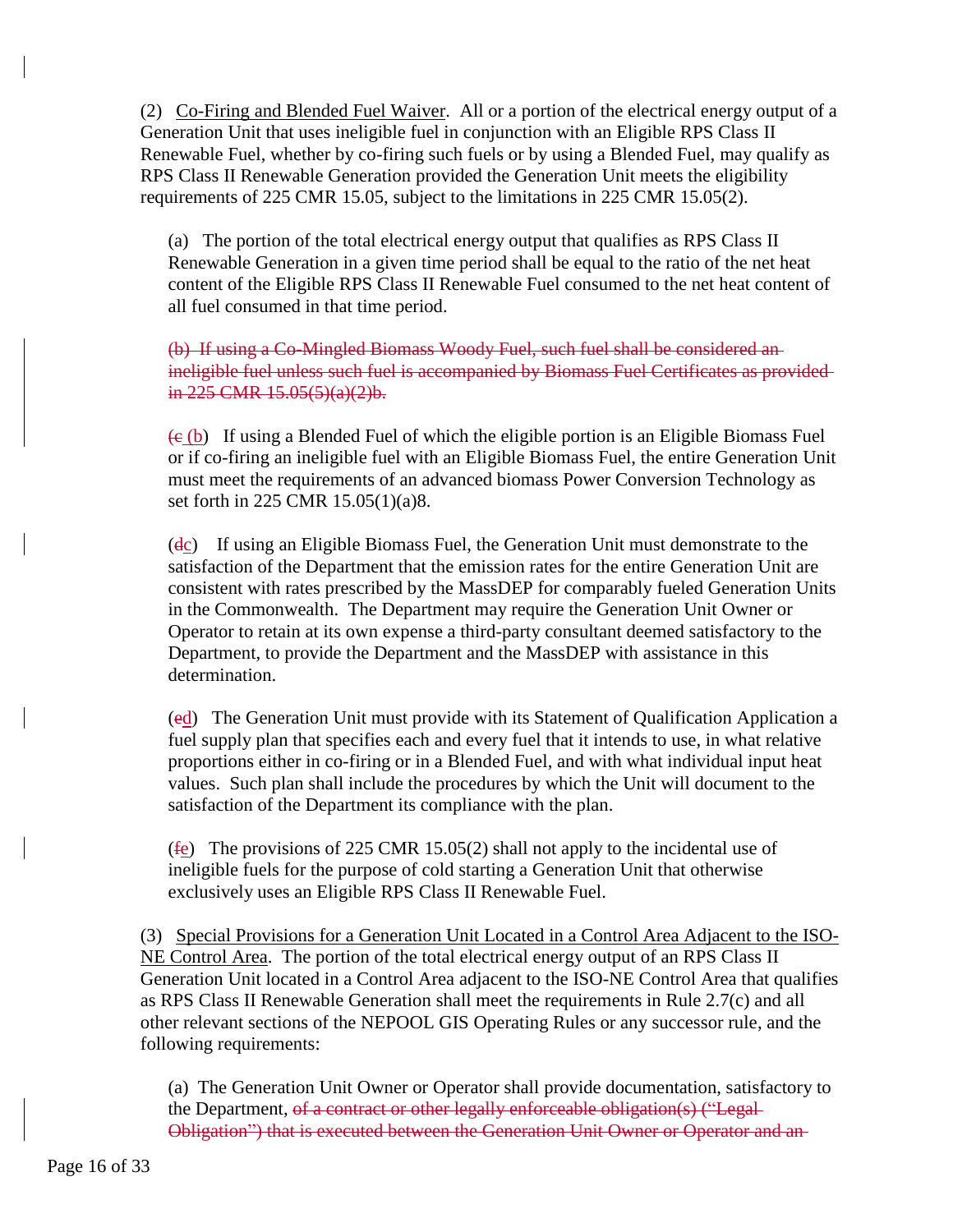electrical energy purchaser located in the ISO-NE Control Area for delivery of the Unit's electrical energy to the ISO-NE Control Area. Such documentation shall include provisions for obtaining associated transmission rights for delivery of the Unit's electrical energy from the Unit to the ISO-NE Control Area. The Generation Unit Owner or-Operator shall pay for evaluation and verification of the provisions of such documentation by an independent party that is engaged or approved by the Department.

(b) The Generation Unit Owner or Operator shall provide documentation, satisfactory to the Department, that:

1. the electrical energy delivered pursuant to the Legal Obligation was settled in the ISO-NE Settlement Market System;

2. the Generation Unit produced, during each hour of the applicable month, the amount of MWhs claimed, as verified by the NEPOOL GIS administrator; if the originating Control Area employs a Generation Information System that is comparable to the NEPOOL GIS, information from that system may be used to support such documentation;

3. the electrical energy delivered under the Legal Obligation received a NERC Tagconfirming transmission from the adjacent Control Area to the ISO-NE Control Area; and

4. that the RPS Class II Renewable Generation Attributes or RPS Class II Waste Energy Generation Attributes have not otherwise been, nor will be, sold, retired, claimed, used or represented as part of electrical energy output or sales, or used to satisfy obligations in jurisdictions other than Massachusetts.

(cb) The Generation Unit Owner or Operator must provide an attestation in a form to be provided by the Department that it will not itself or through any affiliate or other contracted party, engage in the process of importing RPS Class II Renewable Generation into the ISO-NE Control Area for the creation of RPS Class II Renewable GIS Certificates, and then exporting that energy or a similar quantity of other energy out of the ISO-NE Control Area during the same hour.

(dc) The quantity of electrical energy output from an RPS Class II Generation Unit outside the ISO-NE Control Area that can qualify as RPS Class II Renewable Generation at the NEPOOL GIS during each hour is limited to the lesser of the RPS Class II Renewable Generation actually produced by the Unit or the RPS Class II Renewable Generation actually scheduled and delivered into the ISO-NE Control Area.

(4) Special Provisions for Aggregations. An Aggregation of Generation Units that are located behind the customer meter or that are Off-grid Generation Units, each of which could independently meet the relevant requirements of 225 CMR 15.05, may receive a single Statement of Qualification and be treated as a single RPS Class II Renewable Generation Unit under the following criteria and procedures:

(a) Each Generation Unit in such Aggregation must use the same fuel, energy resource and technology as all other Generation Units in the Aggregation.

(b) Each of the Owners or Operators of Generation Units within the Aggregation must enter into an agreement with a person or entity that serves as the Authorized Agent for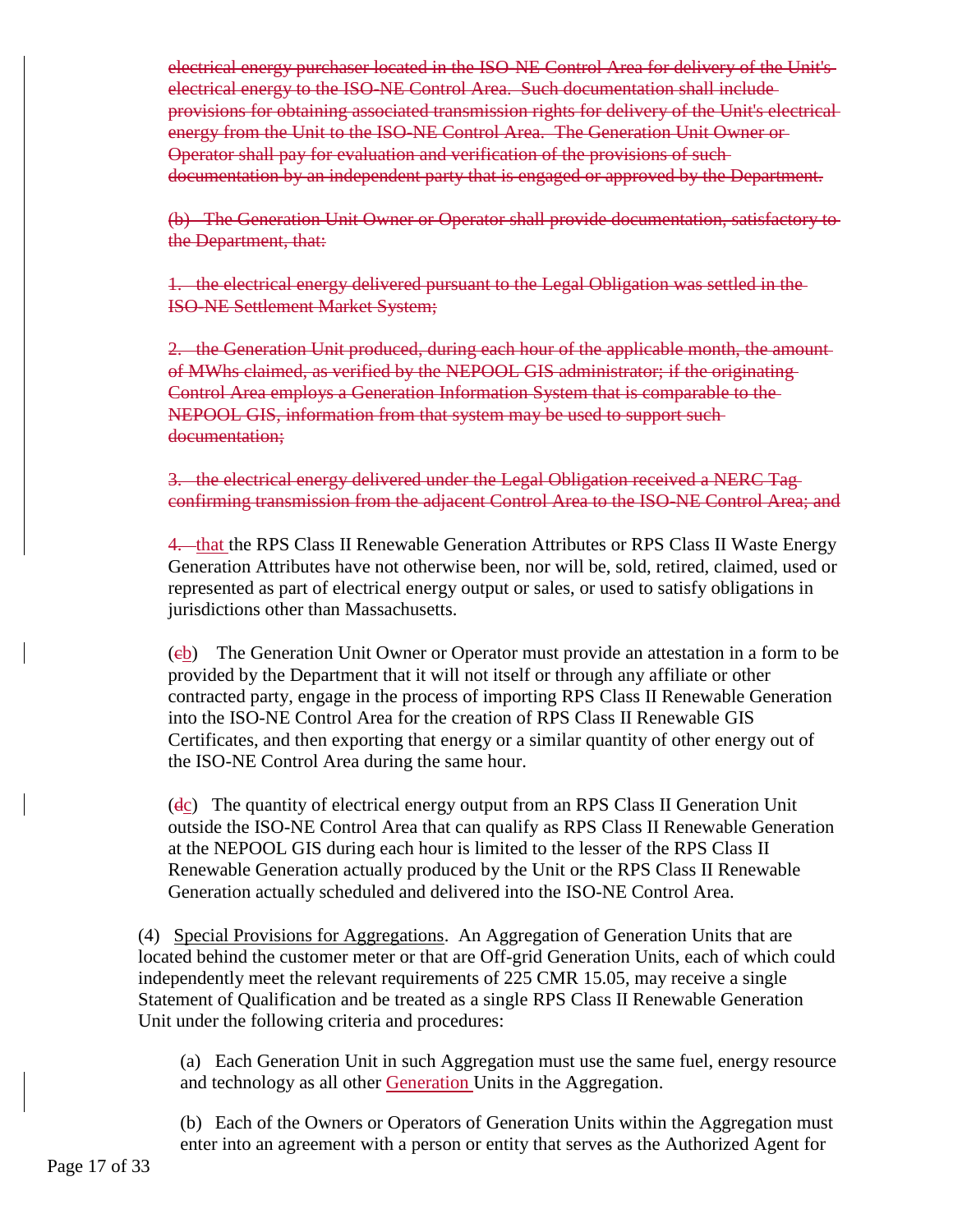the Aggregation in all dealings with the Department and with the NEPOOL GIS, and such agreement must include procedures by which the electrical energy output of each Generation Unit shall be monitored and reported to the NEPOOL GIS.

(c) The Authorized Agent of the Aggregation must establish and maintain a Generator account at the NEPOOL GIS under the NEPOOL GIS Operating Rules, including all provisions for Non-NEPOOL Generator Representatives, as that term is defined in Rule  $2.1(a)(vi)$  of those Rules, or any successor rules.

(d) The electrical energy output of each of the Generation Units in the Aggregation must be individually monitored and recorded, and it must be reported to the NEPOOL GIS as part of an aggregated total for the Aggregation, by an independent Third Party Meter Reader, as defined in Rule 2.5(j) of the NEPOOL GIS Operating Rules, or any successor rule, and approved by the Department.

(5) Special Provisions for Generation Units Using Eligible Biomass Woody Fuels, Co-Mingled Biomass Woody Fuels, or Manufactured Biomass Fuels.

(a) Eligible Biomass Woody Fuel or Manufactured Biomass Fuel Certification, Verification, and Enforcement. An Owner, Operator, or Authorized Agent of a Generation Unit that uses an Eligible Biomass Woody Fuel or a Manufactured Biomass Fuel must meet the following provisions:

Over each (a) Sustainable Forest Management. Forest Derived Residues and Thinnings shall only be sourced from forests meeting Sustainable Forestry Management practices, as independently verified through the attestation of a licensed forester, certified forester or independent certification.

(b) Overall Efficiency. A Generation Unit utilizing Eligible Biomass Woody Fuel or Manufactured Biomass Fuel that does not comply with the overall efficiency requirements in 225 CMR 15.05(1)(a)8.c. shall be subject the following:

1. A Generation Unit utilizing Eligible Biomass Woody Fuel or Manufactured Biomass Fuel that has 5% or more of its fuel sourced from Forest Derived Residues and Forest Derived Thinnings and does not achieve an overall efficiency of at least 50% in a particular calendar quarter of the Compliance Year, the pursuant to 225 CMR 15.05(1)(a)8.c., shall not be eligible to report RPS Class I Renewable Generation Attributes to the NEPOOL GIS for that calendar quarter.

2. A Generation Unit utilizing Eligible Biomass Woody Fuel or Manufactured Biomass Fuel that has more than 95% of its fuel sourced from Forest Salvage and Non-Forest Derived Residues in a particular calendar quarter of the Compliance Year, shall only be eligible to receive RPS Class I Renewable Generation Attributes at NEPOOL GIS in a proportion equal to the percentage of fuel sourced from Forest Salvage and Non-Forest Derived Residues for that calendar quarter.

(c) Reporting Requirements for Generation Units using Eligible Biomass Woody Fuel or Manufactured Biomass Fuel. An Owner, Operator, or Authorized Agent of a Generation Unit using Eligible Biomass Woody Fuel or Manufactured Biomass Fuel shall provide to the Department on a quarterly basis the Biomass Fuel Report as prescribed in the Department's *Guideline on Eligible Biomass Fuel for Renewable Generation Units*.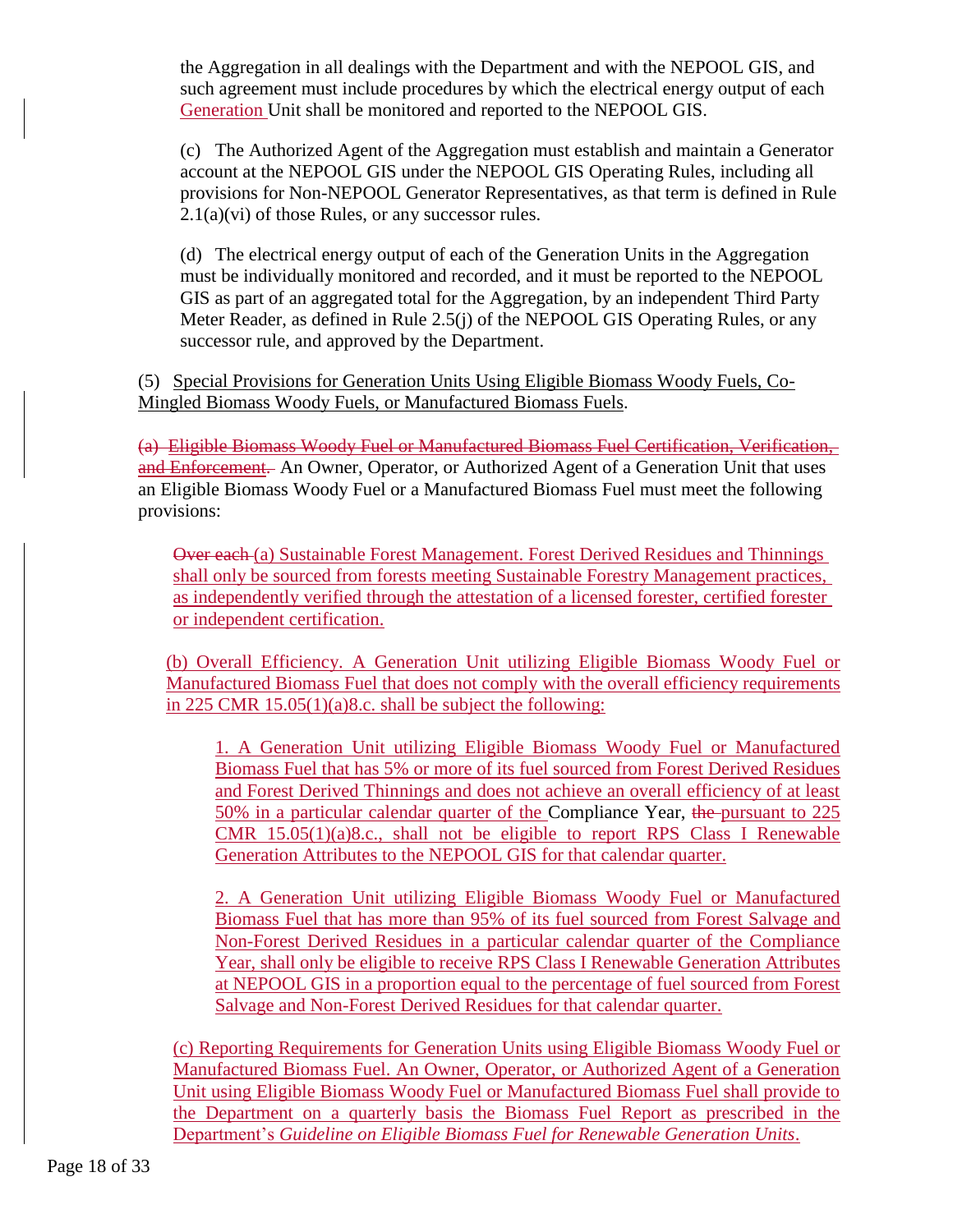(d) Verification of Eligible Biomass Woody Fuel. In order to verify the use of Eligible Biomass Woody Fuel, an RPS Class I Renewable Generation Unit utilizing Eligible Biomass Woody Fuel shall report the following to the Department on a quarterly basis in a manner outlined in the Department's *Guideline on Eligible Biomass Fuel for Renewable Generation Units*:

1. Supplier of the fuel;

- 2. Amount of fuel delivered; and
- 3. Date of delivery.
	- 1. (e) Biomass Fuel Certificate. The tonnage of all Eligible Biomass Woody Fuel input to the Generation Unit or Manufactured Biomass Fuel reported in the Quarterly Biomass Fuel Report shall be documented by the Owner or Operator in a Biomass Unit Annual Compliance Report provided in 225 CMR 15.05(5)(d). The documentation shall demonstrate that the Owner or Operator of the Generation Unit has obtained a quantity of ownership of the Biomass Fuel Certificates representing an equal or . The tonnage input for Eligible Biomass Fuel noted on the Biomass Fuel Certificate shall equal or be greater quantity than the tonnage of Eligible Biomass Woody Fuel inconsumed at the ReportGeneration Unit. For Manufactured Biomass Fuel, the Biomass Fuel Certificates shall be for the required tonnage of Eligible Biomass Woody Fuel necessary for the production of the delivered volume of Manufactured Biomass Fuel delivered to the unit.
	- 2. ... The Biomass Fuel Certificates shall be originated, procured, and transacted in accordance with the Department's Biomass Eligibility and Certificate Guideline. Certificates shall be valid only in one of the following instances:
		- a. Biomass Fuel Certificates that accompany the shipment of Eligible Biomass Woody Fuel from its original source and: i. is delivered directly to an RPS Class II Renewable
			- Generation Unit; and ii. has not been modified or mixed with other fuels or
			- materials.
		- b. Biomass Fuel Certificates that accompany the shipment of Eligible Biomass Woody Fuel from its original source and which is delivered directly to a retailer of Eligible Biomass Woody Fuel. If the fuel is subsequently co-mingled by the retailer, the Certificate accompanying the co-mingled fuel must represent the original Eligible Biomass Woody Fuel tonnage delivered to the retailer. The newly Co-Mingled Biomass Woody Fuel must then be delivered by the same retailer directly to an RPS Class II Renewable Generation Unit.
		- c. Biomass Fuel Certificates obtained by and transacted between the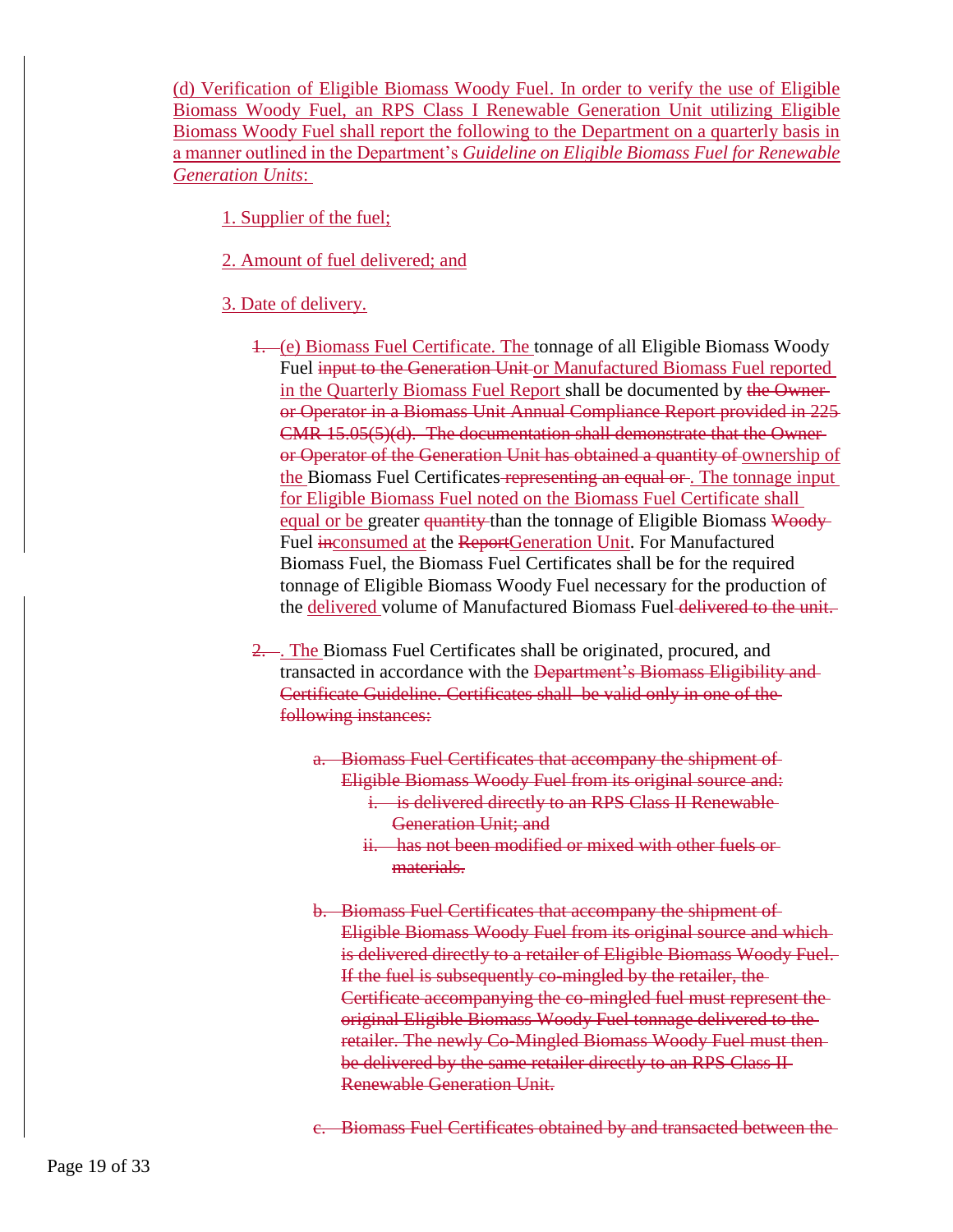Owners, Operators, or Authorized Agents of Generation Units that have received Statements of Qualification from the Department under 225 CMR 14.00: *Renewable Energy Portfolio Standard – Class I*, 225 CMR 15.00, or 225 CMR 16.00: *Alternative Energy Portfolio Standard (APS)*.

3. For Forest Derived Residues and Forest Derived Thinnings the Biomass Fuel Certificate shall be issued consistent with the Eligible Forest Biomass Tonnage Report and signed by a Professional Forester.

4. The Eligible Forest Biomass Tonnage Report shall include certification by the Professional Forester of compliance with all eligibility requirements for Eligible Biomass Woody Fuels under 225 CMR 15.00. This may include evidence that the fuel has been received from land certified by the Forest Stewardship Council (FSC), Sustainable Forest Initiative (SFI), USDA Forest Service; Forest Stewardship Program, or the host state's Current Use Program.

5. For Forest Derived Residues and Forest Derived Thinnings, the Eligible Forest Biomass Tonnage Report shall also include each of the following:

> a. A certification from a Professional Forester that the amount to be removed for Eligible Biomass Woody Fuel is no more than the allowable percent of the total weight of all forest products harvested from a given forest harvest site;

b. A certification from a Professional Forester that the prescribed harvest meets the forest sustainability thresholds provided in the Department's Biomass Eligibility and Certificate *Guideline*;

c. The total tons of *on Eligible Biomass* Woody Fuel prescribed for harvesting under the category of Forest Derived Residues; and *Fuel for Renewable Generation Units*.

> d. The total tons of Eligible Biomass Woody Fuel for harvesting under the category of Forest Derived Thinnings. The total weight of the forest products shall be calculated utilizing weight standards by species provided in the Department's Biomass Eligibility and Certificate Guideline. The allowable percent removal limit shall be determined as prescribed in the Department's Biomass Eligibility and Certificate Guideline to protect soil nutrient retention in varying soil conditions.

6. For Non-Forest Derived Residue fuels, Forest Salvage, and Dedicated Energy Crops, the Biomass Fuel Certificate shall be completed by the fuel supplier and certified by the Owner, Operator, or Authorized Agent dulyverifying the fuel supplier, tonnage, source, and that the Non-Forest Derived Residue fuels, Forest Salvage, and Dedicated Energy Crops meet the criteria of an Eligible Biomass Woody Fuel as provided in the Department's Biomass Eligibility and Certificate Guideline.

(b) Verification Provision. The Department or independent third-parties contracted for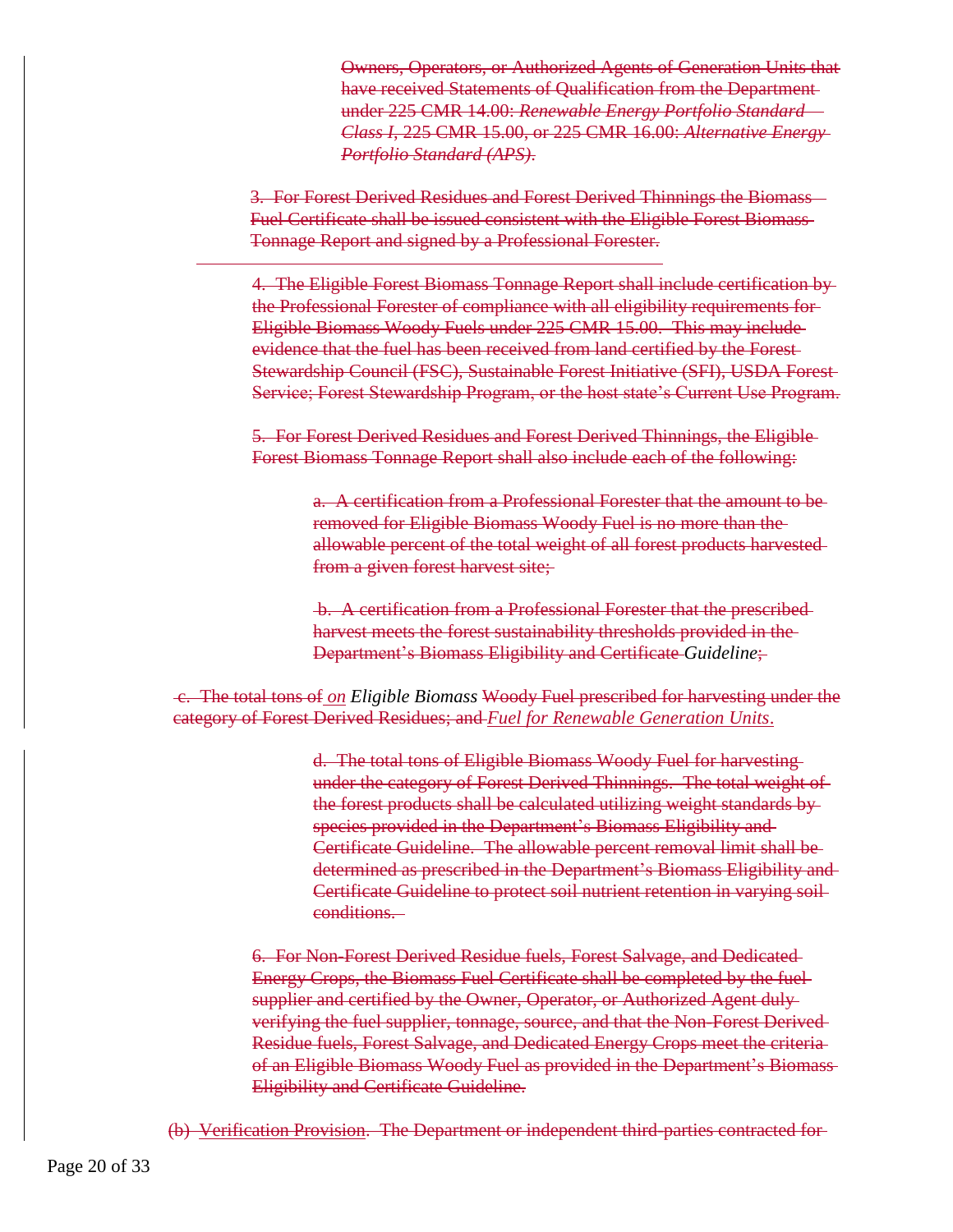by the Department, shall conduct document inspections, audits, or site visits under 225 CMR 15.11, as often as the Department determines is necessary to verify compliance with all relevant provisions of 225 CMR 15.00 pertaining to use of an Eligible Biomass-Woody Fuel. Verification by the Department shall follow the recommendations of the Advisory Panel and Forest Impact Statement, as established in 225 CMR 14.05(8)(b)1.: *Advisory Panel* and 2.: *Forest Impact Assessment*.

(c) A Generation Unit that uses Eligible Biomass Woody Fuel, Co-mingled Biomass Woody Fuel, or Manufactured Biomass Fuel must report to the Department the following information on a quarterly basis. The Generation Unit will be provided RPS Class II Renewable Generation Attributes as a function of its Overall Efficiency.

- 1. Each quarter, the designated independent Third-Party Meter Reader, as defined in Rule 2.5(j) of the NEPOOL GIS Operating Rules, or any successor rule, and approved by the Department, of a Generation Unit, must report: Biomass Input Heat Content, Useful Thermal Energy, Merchantable Bio-Products, Renewable Generation, Renewable Generation utilized behind-the-meter, and the Overall-Efficiency. For all reported data and prior to the calculation of Overall Efficiency, all energy units must be expressed in MWh. For Useful Thermal Energy and Biomass Input Heat Content the conversion of energy units shall consider that each 3412 thousand BTUs is equivalent to one MWh. For Merchantable Bio-Products the product shall be prescribed an energy content based on its enthalpy of reaction, as determined by a standard independent laboratory analysis, and those units of energy appropriately converted to MWhs.
- 2. Each quarter, a Generation Unit shall be provided an amount of Renewable Energy Attributes on the NEPOOL GIS calculated as follows:
	- a. A Generation Unit achieving 60% or higher Overall Efficiency in a quarter will receive one RPS Class II Renewable Energy Attribute for each MWh of RPS Class II Renewable Energy Generation.
	- b. A Unit achieving greater than 50% and less than 60% Overall Efficiency in a quarter will receive one RPS Class II Renewable Energy Attribute for each MWh of RPS Class II Renewable Energy Generation times a prorated fraction calculated as follows:  $0.5 + 5x$  (Overall Efficiency – 0.5), whereby the Overall Efficiency is expressed as a decimal (e.g. 51% is expressed as  $0.51$ .
	- c. A Unit achieving 50% Overall Efficiency in a quarter will receive 1/2 RPS Class II Renewable Energy Attribute for each MWh of RPS Class II Renewable Energy Generation.

(d) Annual Compliance of Generation Units using Eligible Biomass Woody Fuel, Co-Mingled Biomass Woody Fuel, or Manufactured Biomass Fuel. An Owner, Operator, or Authorized Agent of a Generation Unit using Eligible Biomass Woody Fuel, Co-Mingled Biomass Woody Fuel, or Manufactured Biomass Fuel shall provide to the Department by January 31st of each year a Biomass Unit Annual Compliance Report and be subject to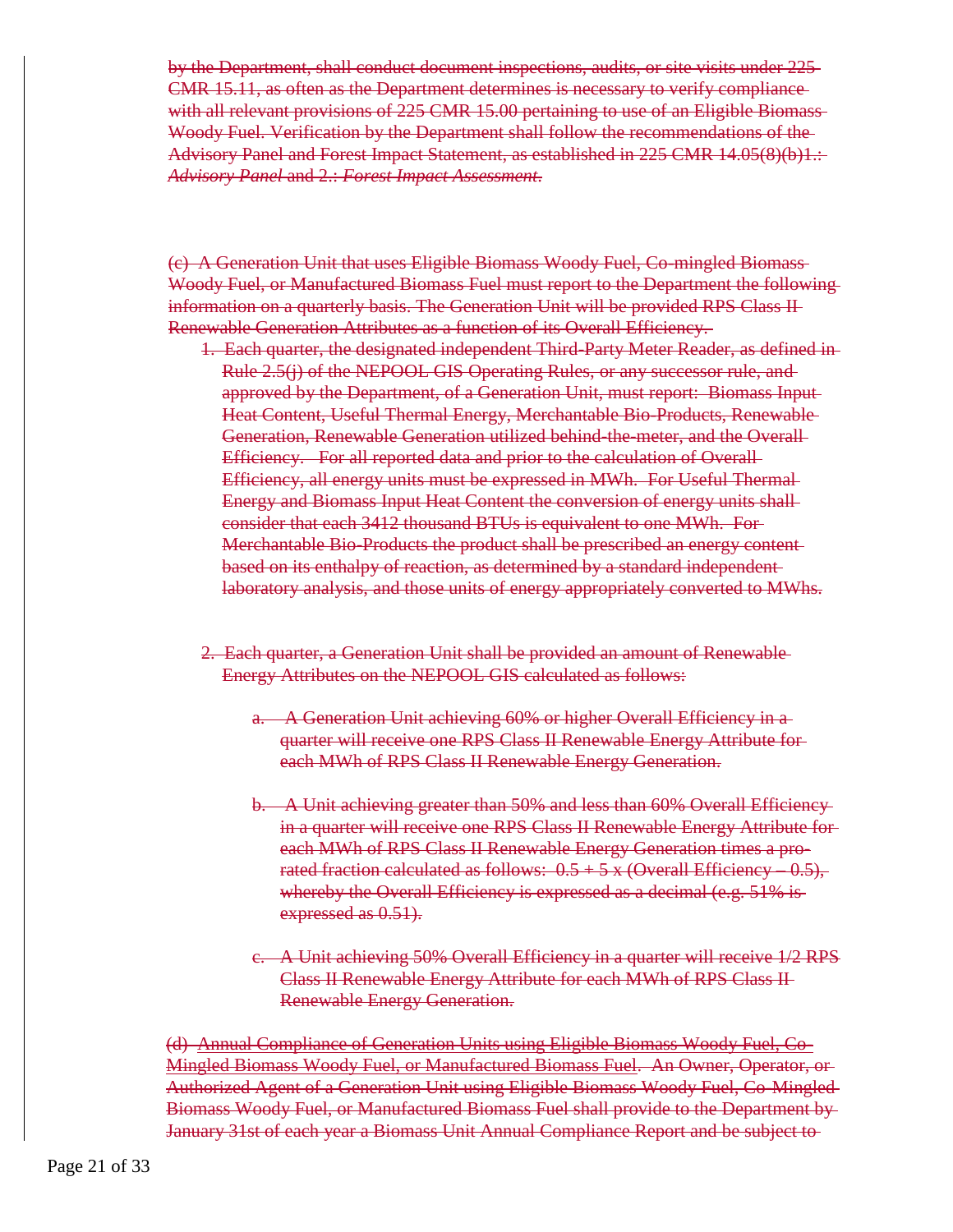#### the following:

- 1. Within the Biomass Unit Annual Compliance Report, in a format set forth in the Department's Overall Efficiency and Greenhouse Gas Analysis Guideline, the Owner, Operator, or Authorized Agent shall identify the Owner's ownership of Biomass Fuel Certificates denoting the fuel consumption for the Compliance Year by the Generation Unit by tons of fuel, categorized as Forest Derived Residues, Forest Derived Thinnings, Non-Forest Derived Residues, Forest Salvage, and Dedicated Energy Crops. The Owner, Operator, or Authorized Agent shall retain copies of all Biomass Fuel Certificates for five years. The Report must explain any variances with the proposed Fuel Supply Plan filed with the Department for that Compliance Year.
- 2. The Biomass Unit Annual Compliance Report must include a greenhouse gas analysis for the Compliance Year. The analysis shall be prepared in accordance with the Department's Overall Efficiency and Greenhouse Gas Analysis Guideline and the fuel use as represented by the Biomass Fuel Certificates owned for the Compliance Year. This Report must also document the Generation Unit's performance with respect to the lifecycle greenhouse emissions requirements in 225 CMR 15.05(1)(a)8.d.iii, including the actual percent lifecycle greenhouse gas emissions reduction over 20 years, as determined in the Department's Overall-Efficiency and Greenhouse Gas Analysis Guideline. The Report shall document any under-compliance and the Percent Under-Compliance with the lifecycle greenhouse gas emission reduction requirement.
- 3. For Generation Units that report a Percent Under-Compliance in 225 CMR 15.05(5)(d)2, the following provisions shall apply.
	- a. The Generation Unit(f) Probationary Status. A Generation Unit that reports a Percent Under-compliance shall be placed in a probationary status and the Department shall notify the Owner that its Statement of Qualification shall be revoked at the end of fiveone Compliance YearsYear following the Compliance Year for which the Percent Under-Compliance compliance was reported, as provided under 225 CMR 15.06(7). A Generation Unit that is subject to a probationary status shall provide to the Department by a revised fuel supply plan demonstrating corrective action from previous year's procurement practices that will provide for the necessary annual supply to comply with 225 CMR 15.05(1)(a)8.d. The revised fuel supply plan must be provided to the Department within 30 days of a notification that the Generation Unit has been placed into a probationary status. To determine compliance, the fuel supply plan will be compared with annual results of lifecycle greenhouse gas emissions reported in the Biomass Fuel Report as prescribed in the Department's *Guideline on Eligible Biomass Fuel for Renewable Generation Units.* The Generation Unit'sUnit's probationary status shall be rescinded and the Generation Unit'sUnit's Statement of Qualification shall no longer be subject to revocation if either.

i. For any three Compliance Years of the probationary period the Biomass Unit Annual Compliance Report demonstrates that the Generation Unit is complying with the lifecycle greenhouse gas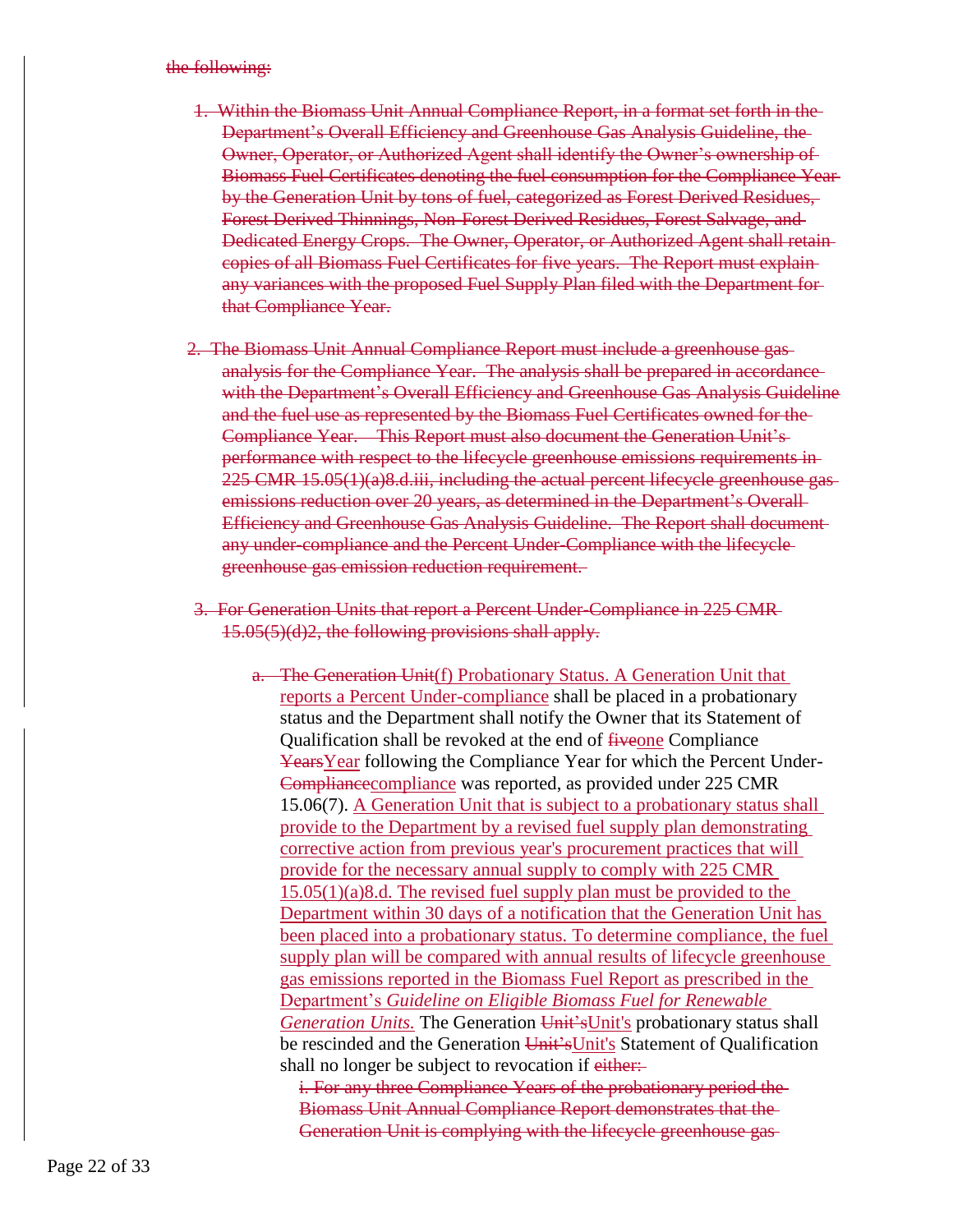#### emissions requirements; or

ii. The Generation Unit'sthe Generation Unit's accumulated Percent Under-Compliancecompliance is offset by any net over-compliance with the lifecycle greenhouse gas emissions requirement as demonstrated in the Unit'sGeneration Unit's Annual Compliance Reports during the probationary period.

- b. For any Compliance Year for which a Generation Unit reports under compliance with the lifecycle greenhouse emissions requirements, the Generation Unit shall demonstrate compliance through the Under-Compliance Mechanism as follows:
	- i. The Generation Unit shall demonstrate compliance by making an Under-Compliance Payment to the MassCEC. Such payment shall be equal to the product of the Generation Unit's Percent Under-Compliance for the relevant year times \$0.50 for each RPS Class II Renewable Energy Attribute settled for RPS Class II compliance in Massachusetts that was generated by the Generation Unit in the relevant Compliance Year. The Generation Unit shall provide to the Department copies of any receipt(s) for Under-Compliance Payment made to the MassCEC for the Compliance Year.
	- ii. All Under-Compliance Payments received by the MassCEC shall be held in an account separate from other accounts of the MassCEC. The use of all Under-Compliance Payments shall be overseen by the Department. The use of the funds shall be limited to the provision of financial support for either:
		- (i) investments across the supply chain for Forest Derived Residues, such as but not limited to, investments in residue biomass harvest equipment, investment in residue fuel handling and trucking, and incremental investments needed by Generation Units to handle and utilize residue biomass material; or (ii) activities that increase carbon sequestration through the growth of biomass, for example the planting of trees.
	- iii. The Generation Unit shall have up to one calendar year, after the filing of its Biomass Unit Annual Compliance Report, to make its total Under-Compliance Payment. If the Generation Unit fails to make full payment in this time, its Statement of Qualification shall be revoked, in accordance with 225 CMR 15.06(7), after the end of that calendar year.
- c. A Generation Unit that is subject to a probationary status shall meet the following requirements to demonstrate its ability to operate within compliance. If, in any Compliance Year, the following requirements are not followed, the Generation Unit's Statement of Qualification will be revoked, as provided under 225 CMR 15.06(7).
	- i. For the first year in a Generation Unit's probationary status, the Generation Unit shall provide to the Department by April 1st, a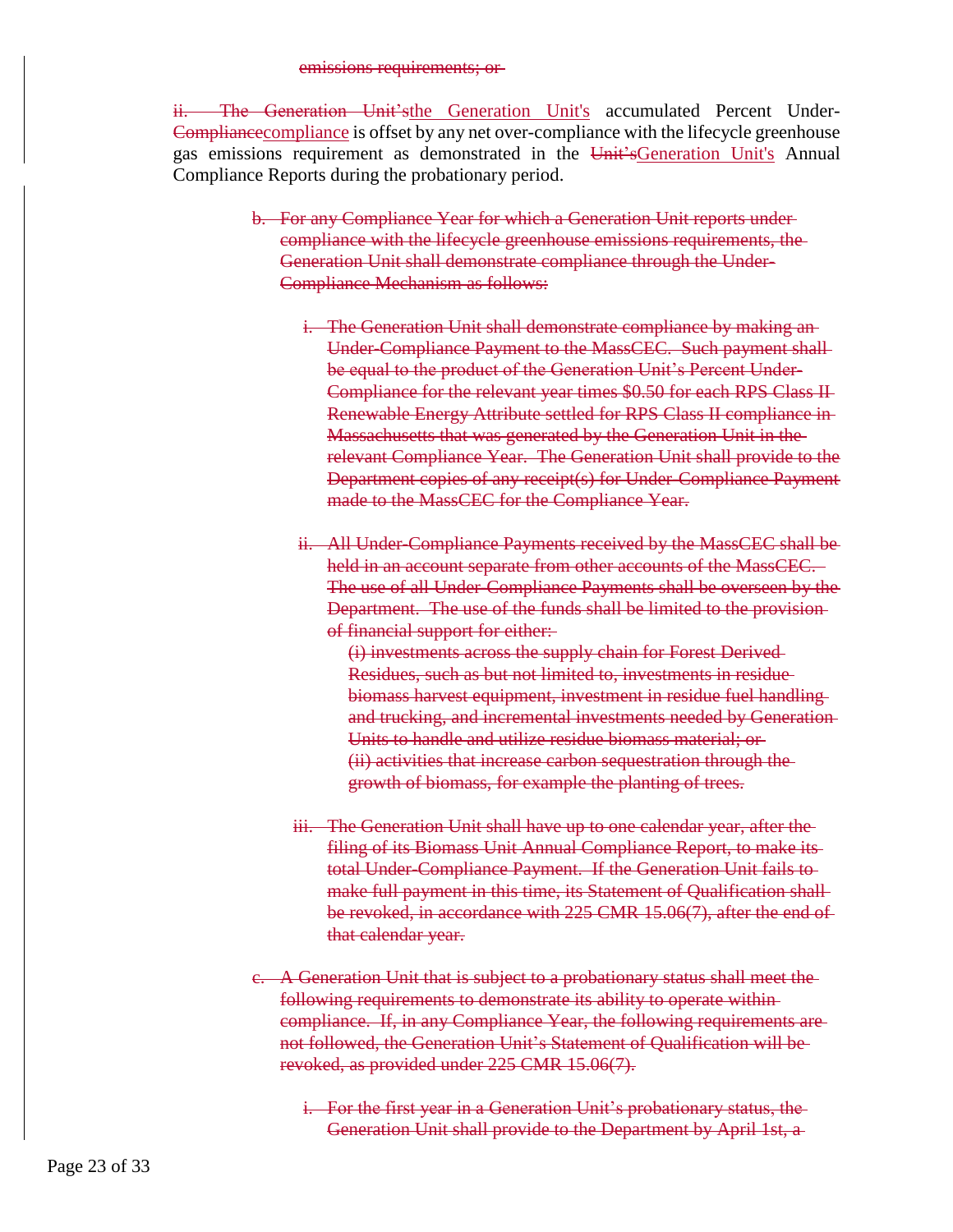revised Fuel Supply Plan demonstrating corrective action from previous year's procurement practices that will provide for the necessary annual supply of Non-Forest Residues and Forest Derived Residues.

- ii. For the second year in a Generation Unit's probationary status, the Generation Unit shall provide to the Department by April 1st, a revised Fuel Supply Plan that demonstrates that at least 25% of the necessary annual supply of Non-Forest Residues and Forest Derived Residues are procured under a contract with a fuel supplier.
- iii. For the third year in a Generation Unit's probationary status, the Generation Unit shall provide to the Department by April 1st, a revised Fuel Supply Plan that demonstrates that at least 50% of the necessary annual supply of Non-Forest Residues and Forest Derived Residues are procured under a contract with a fuel supplier.
- iv. For the fourth year in a Generation Unit's probationary status, the Generation Unit shall provide to the Department by April 1st, a revised Fuel Supply Plan that demonstrates that at least 75% of the necessary annual supply of Non-Forest Residues and Forest Derived Residues are procured under a contract with a fuel supplier.
- v. For the fifth year in a Generation Unit's probationary status, the Generation Unit shall provide to the Department by April 1st, a revised Fuel Supply Plan that demonstrates that 100% of the necessary annual supply of Non-Forest Residues and Forest Derived Residues are procured under a contract with a fuel supplier.

# 15.06: Statement of Qualification Process for RPS Class II Renewable Generation Units

(1) Statement of Qualification Application (SQA). An SQA shall be submitted to the Department by the Owner or Operator of the Generation Unit or Aggregation. The applicant must use the most current forms and associated instructions provided by the Department, and must include all information, documentation, and assurances required by such forms and instructions.

#### (2) Review Procedures.

(a) The Department will notify the applicant when the SQA is administratively complete or if additional information is required pursuant to 225 CMR 15.06(1).

(b) The Department may, in its sole discretion, provide an opportunity for public comment on any SQA.

#### (3) Issuance or Non-Issuance of an SQ.

(a) If the Department finds that all or a portion of the electrical energy output of a Generation Unit or of an Aggregation meets the requirements for eligibility as RPS Class II Renewable Generation pursuant to 225 CMR 15.05, the Department will provide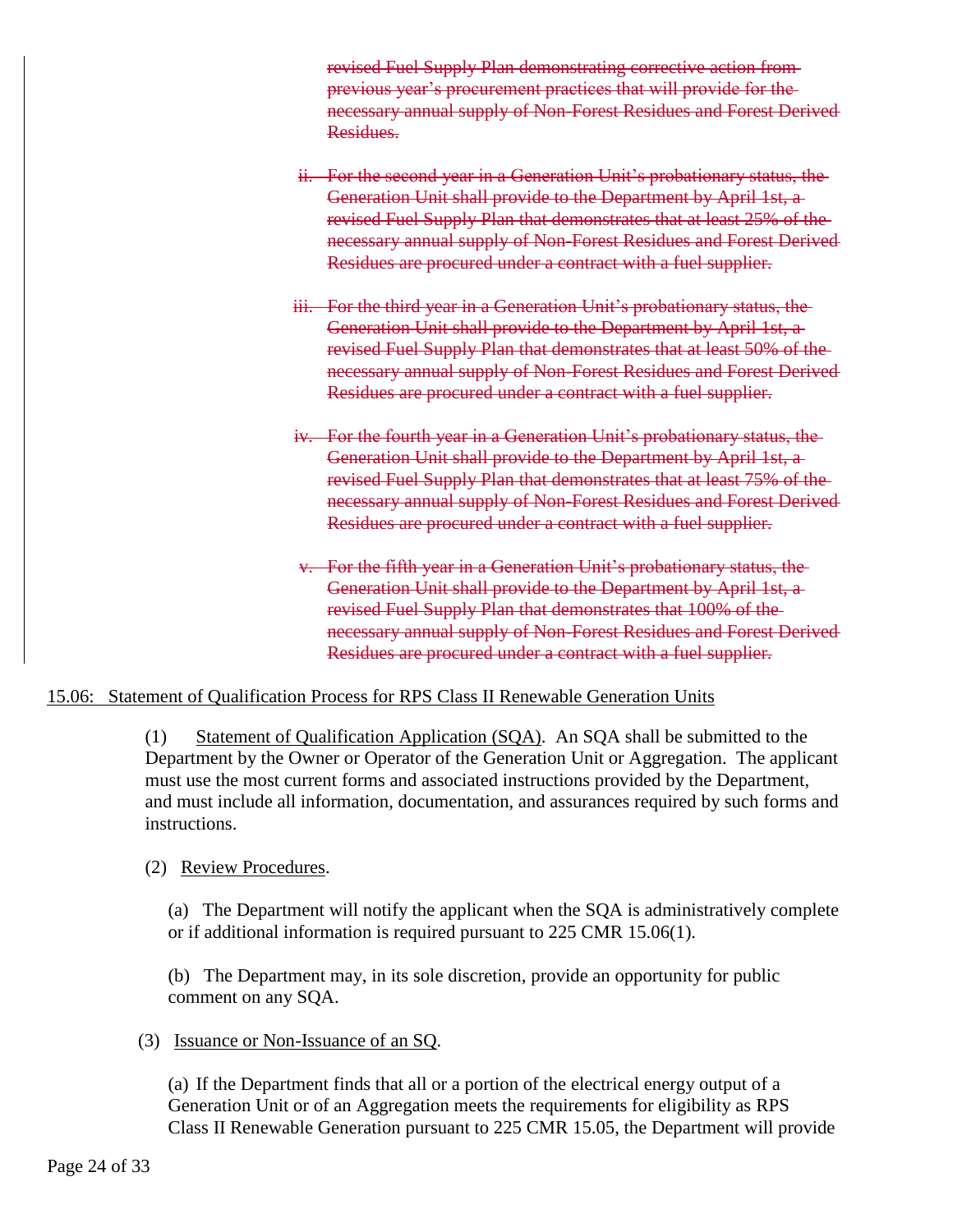the Owner or Operator of such Generation Unit or Aggregation with an SQ.

(b) The Statement of Qualification shall include any applicable restrictions and conditions that the Department deems necessary to ensure compliance by a particular Generation Unit or Aggregation with the provisions of 225 CMR 15.00.

(c) If the Generation Unit or Aggregation does not meet the requirements for eligibility as an RPS Class II Renewable Generation Unit, the Department shall provide written notice to the Owner or Operator, including the Department's reasons for such finding.

(4) RPS Effective Date. The RPS Effective Date shall be the earliest date on which electrical energy output of an RPS Class II Renewable Generation Unit or Waste Energy Generation Unit can result in the creation of RPS Class II GIS Certificates, with the following limitations:

(a) In the case of a Biomass Generation Unit using Eligible Biomass Fuel, the RPS Effective Date shall not be earlier than the date on which the Department determines that the Biomass Generation Unit has commenced compliance with the low-emission conditions in its SQ;

(b) In the case of a Hydroelectric Energy Generation Unit, the RPS Effective Date shall not be earlier than the date on which the Department determined that the Hydroelectric-Generation Unit has commenced compliance with the environmental conditions in its SQ;

(c) In the case of a Waste Energy Generation Unit, the RPS Effective Date shall not be earlier than the date on which the Department determines that the Waste Energy Generation Unit has commenced compliance with the recycling program conditions in its SQ.

In no instance shall the RPS Effective Date occur before January 1, 2009.

(5) Notification Requirements for Change in Eligibility Status. The Owner or Operator of an RPS Class II Renewable Generation Unit or Waste Energy Generation Unit shall notify the Department of any changes in the technology, operation, emissions, fuel sources, energy resources, or other characteristics of the Generation Unit that may affect the eligibility of the Generation Unit as an RPS Class II Renewable Generation Unit or Waste Energy Generation Unit. The Owner or Operator shall submit the notification to the Department no later than five days following the end of the month during which such changes were implemented. The notice shall state the date the changes were made to the RPS Class II Renewable Generation Unit or Waste Energy Generation Unit and describe the changes in sufficient detail to enable the Department to determine if a change in eligibility is warranted.

(6) Notification Requirements for Change in Ownership, Generation Capacity, or Contact Information. The Owner or Operator of an RPS Class II Renewable Generation Unit or Waste Energy Generation Unit shall notify the Department of any changes in the ownership, operating entity, generation capacity, NEPOOL GIS account, independent verification system for the Generation Unit's or Aggregation's electrical energy output, or contact information for the Generation Unit or Aggregation. The Owner or Operator shall submit the notification to the Department no later than five days following the end of the month during which such changes were implemented.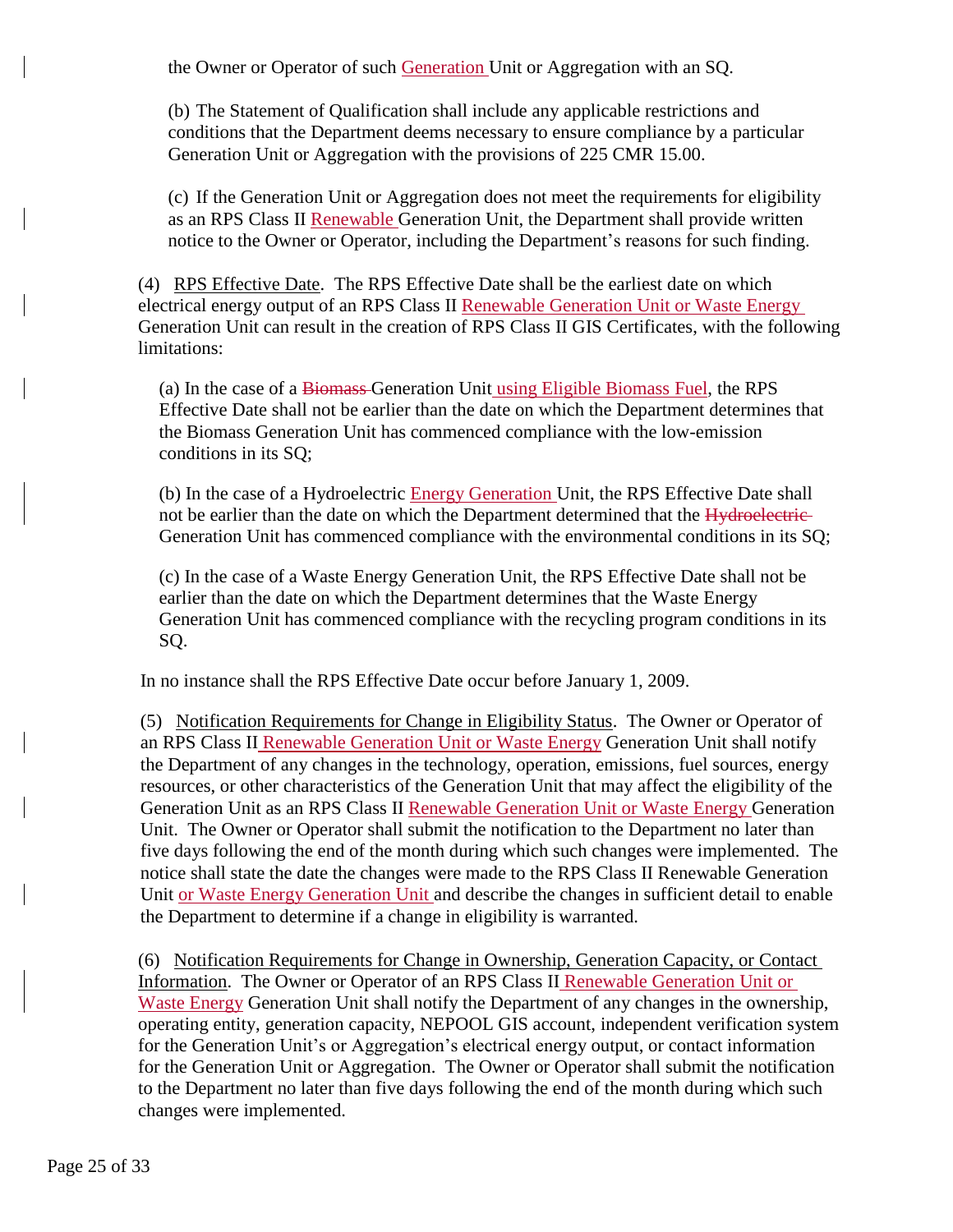(7) Suspension or Revocation of Statement of Qualification. The Department may suspend or revoke a Statement of Qualification if the Owner or Operator of an RPS Class II Renewable Generation Unit or Waste Energy Generation Unit fails to comply with 225 CMR 15.00 or if a Generation Unit does not operate during a consecutive 12-month period.

# 15.07: Renewable Energy Portfolio Standard – Class II

(1) RPS Class II Renewable Generation Minimum Standard. The total annual sales of each Retail Electricity Product sold to Massachusetts End-use Customers by a Retail Electricity Supplier, under contracts executed or extended on or after January 1, 2009, shall include a minimum percentage of electrical energy sales with RPS Class II Renewable Generation Attributes. The RPS Class II Renewable Generation Minimum Standard shall be calculated as follows:

(a) The following table reflects the RPS Class II Renewable Generation Minimum Standard shall be equal to 1.50% of the Total Electrical Energy Sales to End-use Customer, as providedStandards in 225 CMR 15.09(2)(a), for Compliance Year 2013, 1.75% for Compliance Year 2014, and 2.00% for Compliance Year 2015.effect from 2009 through 2020:

| <b>Compliance Year</b> | <b>RPS Class II Renewable</b>      |
|------------------------|------------------------------------|
|                        | <b>Generation Minimum Standard</b> |
| 2009                   | 3.60%                              |
| 2010                   | 3.60%                              |
| 2011                   | 3.60%                              |
| 2012                   | 3.60%                              |
| 2013                   | 1.50%                              |
| 2014                   | 1.75%                              |
| 2015                   | 2.00%                              |
| 2016                   | 2.5319%                            |
| 2017                   | 2.5909%                            |
| 2018                   | 2.6155%                            |
| 2019                   | 2.6883%                            |
|                        | 3.2056%                            |

(b) For each Compliance Year thereafterafter 2020, the Department shall announce the RPS Class II Renewable Generation Minimum Standard no later than August 30th31st two years prior to the Compliance Year. The RPS Class II Renewable Generation Minimum Standard shall be determined by the following formula:

The RPS Class II Renewable Generation Minimum Standard for each Compliance Year (CY) shall be equal to the RPS Class II Renewable Generation Minimum Standard for the prior Compliance Year (CY-1), plus the number of RPS Class II Renewable Generation Attributes settled for compliance in Compliance Year three years prior (CY-3), divided by the total MWh of electrical energy sales by Retail Electricity Suppliers to End-use Customers in Compliance Year three years prior (CY-3), minus the number of RPS Class II Renewable Generation Attributes settled for compliance in Compliance Year four years prior (CY-4) divided by the total MWh of electrical energy sales by Retail Electricity Suppliers to End-use Customers in Compliance Year four years prior (CY-4). For the purpose of these calculations, the total MWh of electrical energy sales by Retail Electricity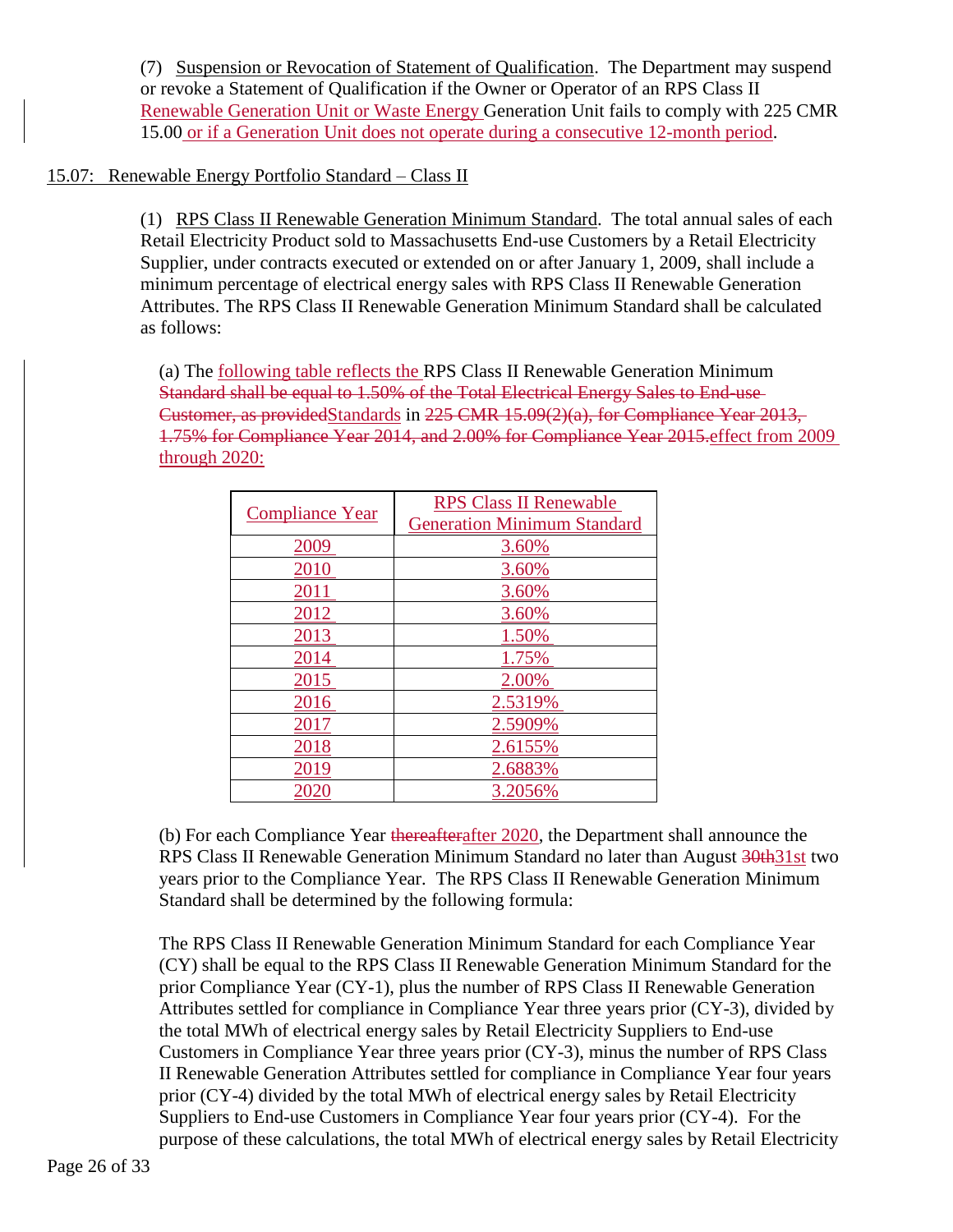Suppliers to End-use Customers shall be determined in the manner specified in 225 CMR 15.09(2)(a), and Attributes settled for compliance in a given Compliance Year shall be represented by the total of all RPS Class II qualified GIS Certificates that are determined by the Department to qualify for RPS Class II Renewable Energy compliance in the Compliance Year in which the energy that they signify was generated.

(c) Notwithstanding the calculation in 225 CMR 15.07(1)(b), the RPS Class II Renewable Generation Minimum Standard shall not exceed 3.6% of the Total Helectrical Electrical Energy Sales to End-use CustomerCustomers, as provided in 225 CMR 15.09(2)(a).

(2) RPS Class II Waste Energy Minimum Standard. The total annual sales of each Retail Electricity Product sold to Massachusetts End-use Customers by a Retail Electricity Supplier, under contracts executed or extended on or after January 1, 2009, shall include a minimum percentage of electrical energy sales with RPS Class II Waste Energy Generation Attributes. The RPS Class II Waste Energy Minimum Standard shall be equal to 3.5%. So of electrical energy sales in the Compliance Years 2009 through 2018. In Compliance Years 2019 through 2025, the RPS Class II Waste Energy Minimum Standard shall be equal to 3.7% of electrical energy sales. In 2026 and all subsequent Compliance Years, the RPS Class II Waste Energy Minimum Standard shall be equal to 3.5% of electrical energy sales. Beginning in 2025 and every five years thereafter, the Department shall conduct a review of the RPS Class II Waste Energy Minimum Standard and consult with MassDEP on the standard to ensure consistency with the solid waste master plan. Following stakeholder comment and input on the review of the RPS Class II Waste Energy Minimum Standard, the Department may modify the Minimum Standard for the following five years.

#### 15.08: Compliance Procedures for Retail Electricity Suppliers.

(1) Standard Compliance. Each Retail Electricity Supplier shall be deemed to be in compliance with 225 CMR 15.00 if the information provided in the Compliance Filing submitted pursuant to 225 CMR 15.09 is true and accurate and demonstrates compliance with 225 CMR 15.07. A Retail Electricity Supplier shall demonstrate to the satisfaction of the Department that RPS Class II Renewable Generation Attributes and RPS Class II Waste Energy Generation Attributes used for compliance have not otherwise been, nor will be, sold, retired, claimed, used or represented as part of electrical energy output or sales, or used to satisfy obligations in jurisdictions other than Massachusetts.

(2) Banked Compliance. A Retail Electricity Supplier may use RPS Class II Renewable Generation Attributes and RPS Class II Waste Energy Generation Attributes produced in one Compliance Year for compliance over the course of the following two subsequent Compliance Years, subject to the limitations in 225 CMR 15.08(2) and provided that the Retail Electricity Supplier is in compliance with 225 CMR 15.00 for all previous Compliance Years. In addition, the Retail Electricity Supplier shall demonstrate to the satisfaction of the Department that such Attributes:

(a) were in excess of the RPS Class II Renewable Generation Attributes and RPS Class II Waste Energy Generation Attributes needed for compliance in the Compliance Year in which they were generated, and that such excess Attributes have not previously been used for compliance with 225 CMR 15.00;

(b) do not exceed 30% of the RPS Class II Renewable Generation Attributes and 30% of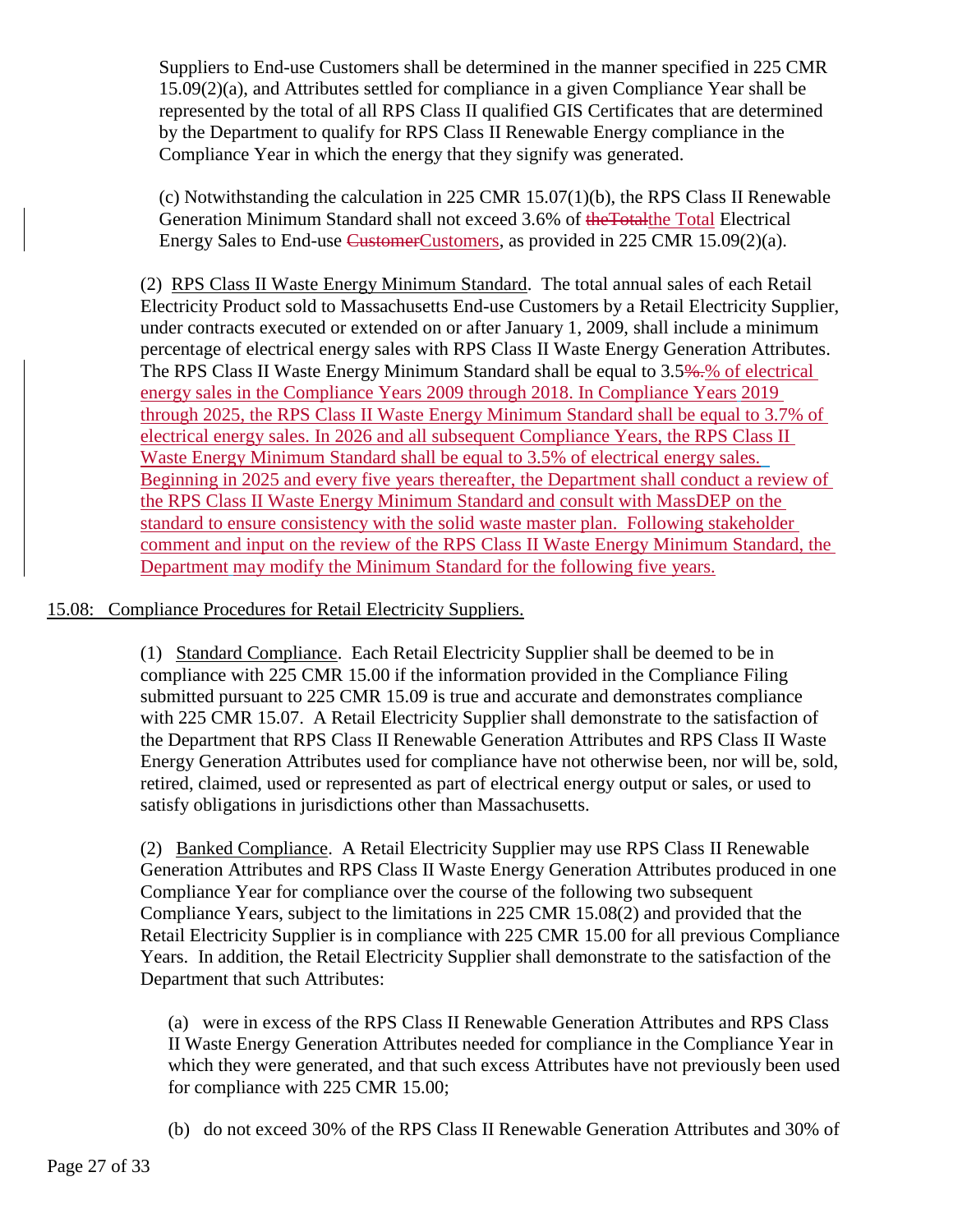the RPS Class II Waste Energy Generation Attributes needed by the Retail Electricity Supplier for compliance with the RPS Class II Renewable Generation Minimum Standard, and RPS Class II Waste Energy Minimum Standard in the year they were generated, subject to 225 CMR 15.09(2)(d) and subject to the following limitations:

1. In Compliance Years 2014 and 2015 no excess RPS Class II Waste Energy Generation Attributes shall be available as Banked Compliance;

2. Commencing with Compliance Year 2016, bankable excess RPS Class II Waste Energy Generation Attributes shall not exceed 5% of the RPS Class II Waste Energy Generation Attributes needed by the Retail Electricity Supplier for compliance with the RPS Class II Waste Energy Minimum Standard in the year they were generated; and

3. If the effective date of this subsection is on or after June 1, 2014, then a Retail Electricity Supplier may bank an amount of RPS Class II Renewable Generation Attributes generated in Compliance Year 2013 that it would have been required to use for compliance under 225 CMR 15.08(2) had the RPS Class II Renewable Generation Minimum Standard been unchanged from 3.6% by 225 CMR 15.07(1)(a). The Retail Electricity Supplier may also bank an additional amount of RPS Class II Renewable Generation Attributes generated in Compliance Year 2013 as long as this additional banked amount does not exceed 30% of RPS Class II Renewable Generation Attributes that would have been needed for compliance with the RPS Class II Renewable Generation Minimum Standard had it been unchanged from 3.6% by 225 CMR 15.07(1)(a).

(c) were produced during the Compliance Year in which they are claimed as excess by the generation of electrical energy sold to End-use Customers in the ISO-NE Control Area, by the generation of electrical energy on End-use Customers' sides of retail meters in the ISO-NE Control Area, or by the generation of electrical energy from Off-grid Generation Units in Massachusetts; and

(d) have not otherwise been, nor will be, sold, retired, claimed or represented as part of electrical energy output or sales, or used to satisfy obligations in jurisdictions other than Massachusetts.

(3) Alternative Compliance for RPS Class II Renewable Generation Minimum Standard. A Retail Electricity Supplier may discharge its obligations under 225 CMR 15.07(1), in whole or in part, for any Compliance Year by making an ACP to the MassCEC. Such funds shall be held in an account separate from other accounts of the MassCEC.

(a) Procedures. A Retail Electricity Supplier shall receive Alternative Compliance Credits from the Department, subject to the following:

1. The quantity of Credits, specified in MWhs, that can be applied to its obligations under 225 CMR 15.07(1) shall be determined by calculating the ratio of the total of ACPs paid for the Compliance Year to the ACP Rate for that Compliance Year.

2. The ACP Rate for the RPS Class II Renewable Generation Minimum Standard shall be \$25 per MWh for Compliance Year 2009. For each subsequent Compliance Year, the Department shall publish the ACP Rate by January 31 of the Compliance Year. The ACP Rate shall be equal to the previous year's ACP Rate adjusted up or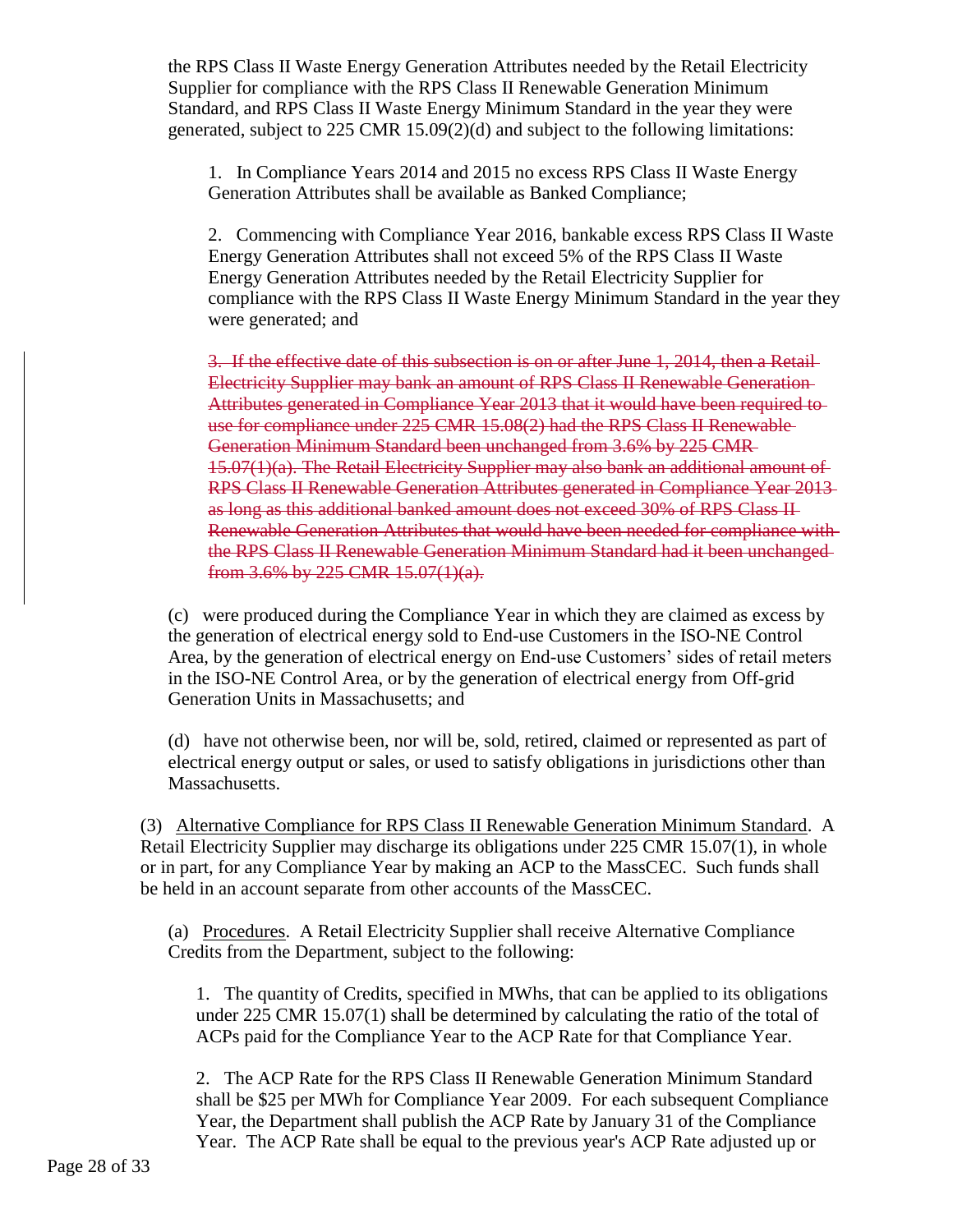down according to the previous year's Consumer Price Index. The ACP Rate for the RPS Class II Renewable Generation Minimum Standard shall not exceed 50% of the ACP Rate for the RPS Class I Renewable Generation Minimum Standard, set pursuant to 225 CMR 14.08(3)(a): *RPS Class I Procedures*, for any given Compliance Year.

3. The Retail Electricity Supplier shall include with its Annual Compliance Filing copies of any ACP receipt(s) for ACPs made to the MassCEC during the Compliance Year.

(b) Use of Funds. The Department shall oversee the use of ACP funds by the MassCEC.

(4) Alternative Compliance for RPS Class II Waste Energy Minimum Standard. A Retail Electricity Supplier may discharge its obligations under 225 CMR 15.07(2), in whole or in part, for any Compliance Year by making an ACP to the MassCEC. Such funds shall be held in an account separate from other accounts of the MassCEC.

(a) Procedures. A Retail Electricity Supplier shall receive Alternative Compliance Credits from the Department, subject to the following:

1. The quantity of Alternative Compliance Credits, specified in MWhs, that can be applied to its obligations under 225 CMR 15.07(2) shall be determined by calculating the ratio of the total of ACPs paid for the Compliance Year to the ACP Rate for that Compliance Year.

2. The ACP Rate for the RPS Class II Waste Energy Minimum Standard shall be \$10 per MWh for Compliance Year 2009. For each subsequent Compliance Year, the Department shall publish the ACP Rate by January 31st of the Compliance Year. The ACP Rate shall be equal to the previous year's ACP Rate adjusted up or down according to the previous year's Consumer Price Index. In Compliance Year 2019 through 2025, the ACP Rate for the RPS Class II Waste Energy Minimum Standard shall be equal to the ACP Rate for the RPS Class II Renewable Energy Minimum Standard set pursuant to 225 CMR 15.08(3)(a)2, but shall be \$11.50 per MWh beginning in 2026.

3. The Retail Electricity Supplier shall include with its Annual Compliance Filing copies of any ACP receipt(s) for ACPs made to the MassCEC during the Compliance Year.

(b) Use of Funds. The Department shall oversee the use of ACP funds by the MassCEC.

(5) Presumption of Attribute Ownership. Unless ownership is explicitly transferred by contract, the RPS Class II Renewable Generation Attributes and RPS Class II Waste Energy Attributes shall be issued to the RPS Class II Renewable Generation Unit or RPS Class II Waste Energy Unit. (5) Beginning in 2025 and every five years thereafter, the Department shall conduct a review of the ACP Rate and consult with DEP on the ACP Rate for the RPS Class II Waste Energy Minimum Standard to ensure consistency with the solid waste master plan. Following stakeholder comment and input on the review of the ACP Rate, the Department may modify the rate for the following five years.

15.09: Annual Compliance Filings for Retail Electricity Suppliers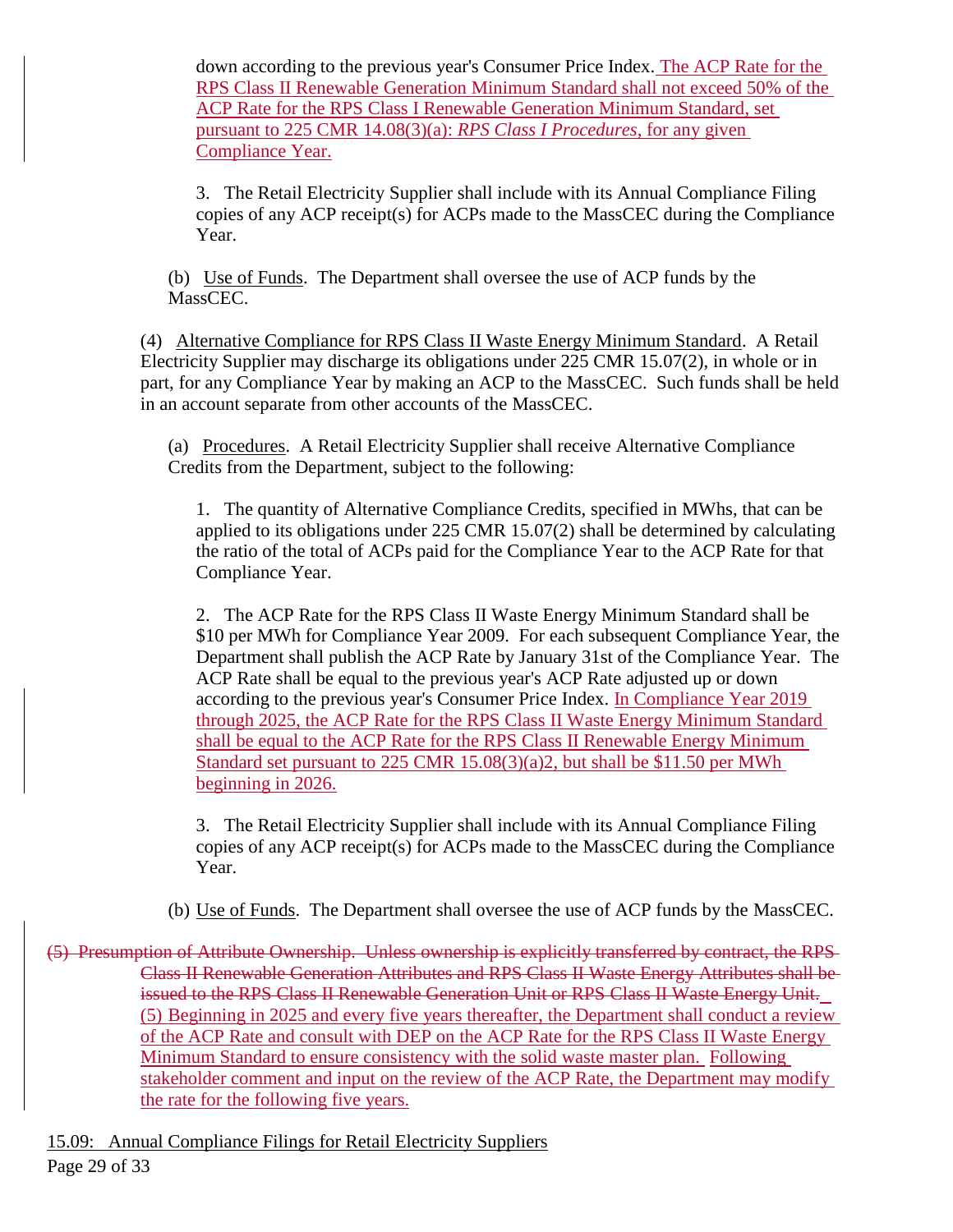(1) Date of Annual Compliance Filing. For each Compliance Year, the Retail Electricity Supplier annually shall file an annual Compliance Filing with the Department no later than the first day of July, or the first Business Day thereafter, of the subsequent Compliance Year.

(2) Contents of Annual Compliance Filing. For each Retail Electricity Product, the Filing shall document compliance with the provisions of 225 CMR 15.07 and 15.08 to the satisfaction of the Department and shall include, but not be limited to, the following:

(a) Total Electrical Energy Sales to End-use Customers. Documentation of the total MWhs of electrical energy allocated by the Retail Electricity Supplier to End-use Customers in the Compliance Year. Such allocation is defined as the total quantity of the Supplier's Certificates Obligation that the Retail Electricity Supplier correctly allocated or should have allocated to all of the Retail Electricity Supplier's Massachusetts retail subaccounts in the NEPOOL GIS, in compliance with all relevant provisions of Part 4 of the NEPOOL GIS Operating Rules, or any successor rules, as specified in the Department's Guideline on the Determination of Sales to End-use Customer.

(b) Electrical Energy Sales to End-use Customers by Product. Documentation of the total MWhs of each Retail Electricity Product allocated to End-use Customers in the Compliance Year, verified by an independent third party satisfactory to the Department, consistent with the Guidelines. Such allocation is defined as the quantity of the Supplier's Certificates Obligation that the Retail Electricity Supplier correctly allocated or should have allocated to each of the Retail Electricity Supplier's Massachusetts retail subaccounts at the NEPOOL GIS, in compliance with all relevant provisions of Part 4 of the NEPOOL GIS Operating Rules, or any successor rules, as specified in the Department's Guideline on the Determination of Sales to End-Use Customer. The Department shall keep product information confidential to the extent permitted by law.

(c) Attributes Allocated from the Compliance Year. Documentation of the total MWhs of each Retail Electricity Product allocated to End-use Customers that were derived from both RPS Class II Renewable Generation and RPS Class II Waste Energy generation during the Compliance Year, and which may include electrical energy generated on Enduse Customers' sides of retail meters in the ISO-NE Control Area or by Off-grid Generation Units in Massachusetts in the Compliance Year, shall be as follows:

1. For electrical energy transactions included in the ISO-NE Settlement Market System, the Compliance Filings shall include documentation from the NEPOOL GIS administrator of the Retail Electricity Supplier's ownership of GIS Certificates representing both RPS Class II Renewable Generation and RPS Class II Waste Energy generation during the Compliance Year.

2. For electrical energy transactions not included in the ISO-NE Settlement Market System, but for which the Retail Electricity Supplier has secured GIS Certificates from the NEPOOL GIS, the Compliance Filings shall include documentation from the NEPOOL GIS of the Retail Electricity Supplier's ownership of GIS Certificates representing both RPS Class II Renewable Generation and RPS Class II Waste Energy generation during the Compliance Year.

(d) Attributes Allocated from Banked Compliance. Allocation by Retail Electricity Product of any quantity of Attributes banked from one or both of the two previous years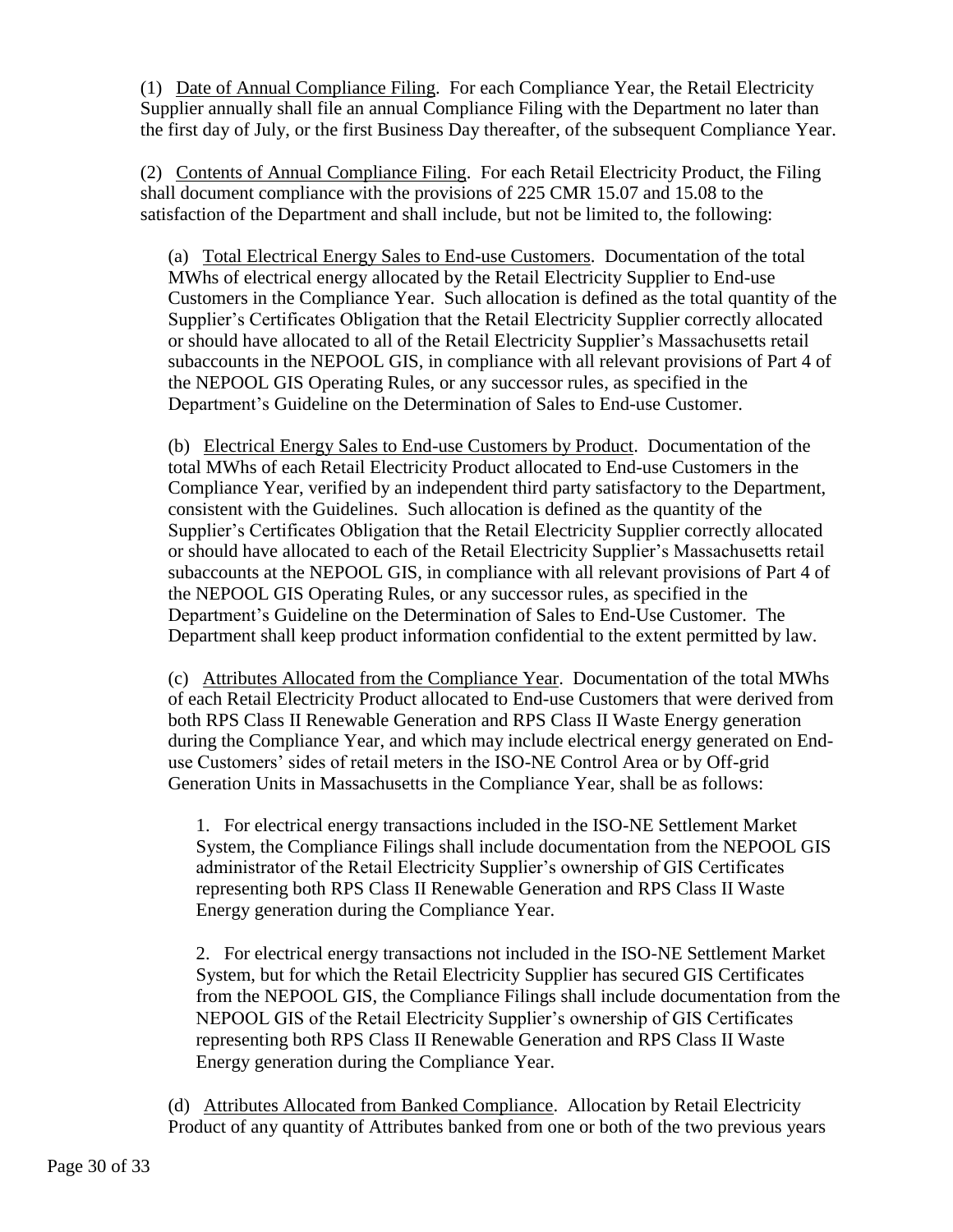pursuant to 225 CMR 15.08(2) that are used to demonstrate compliance in the current Compliance Year, except that banked RPS Class II Waste Energy Generation Attributes cannot be used for compliance with the RPS Class II Renewable Generation Minimum Standard and banked RPS Class II Renewable Generation Attributes cannot be used for compliance with the RPS Class II Waste Energy Generation Minimum Standard.

(e) Alternative Compliance Credits. Allocation by Retail Electricity Product of any Alternative Compliance Credits claimed pursuant to 225 CMR 15.08(3), along with a copy of any ACP receipt(s).

(f) Attributes Banked for Future Compliance. Identification of any quantity of RPS Class II Renewable Generation Attributes and of any RPS Class II Waste Energy Generation Attributes that the Retail Electricity Supplier anticipates claiming for purposes of Banked Compliance in subsequent years under the Banked Compliance provisions of 225 CMR 15.08(2), except that RPS Class II Waste Energy Generation Attributes that are in excess of the quantity of such Attributes needed for the RPS Class II Waste Energy Minimum in Compliance Years 2014 and 2015 cannot be used for Banked Compliance.

(g) Exempt Contracts under the RPS Class II Renewable Generation Minimum Standard and the RPS Class II Waste Energy Minimum Standard-. Identification of any contract for a specific term of years that was executed before January 1, 2009, and its terms including but not limited to, the execution and expiration dates of the contract and the annual volume of electrical energy supplied.

# 15.10: Reporting Requirements

(1) Certification. Any person required by 225 CMR 15.00 to submit documentation to the Department shall provide:

(a) the person's name, title and business address;

(b) the person's authority to certify and submit the documentation to the Department; and

(c) the following certification: "I hereby certify, under the pains and penalties of perjury, that I have personally examined and am familiar with the information submitted herein and based upon my inquiry of those individuals immediately responsible for obtaining the information, I believe that the information is true, accurate, and complete. I am aware that there are significant penalties, both civil and criminal, for submitting false information, including possible fines and imprisonment."

(2) Annual Renewable Energy Resource Report. The Department shall produce an annual report that summarizes information submitted to the Department by Retail Electricity Suppliers in the Annual Compliance Filing submitted to the Department pursuant to 225 CMR 15.09(2). Such report shall include non-confidential data that provides the following:

(a) the extent to which the Retail Electric Suppliers complied with the RPS Class I Minimum Standard, the Solar Carve-out Minimum Standard, and Solar Carve-out II Minimum Standard, both separately and combined; and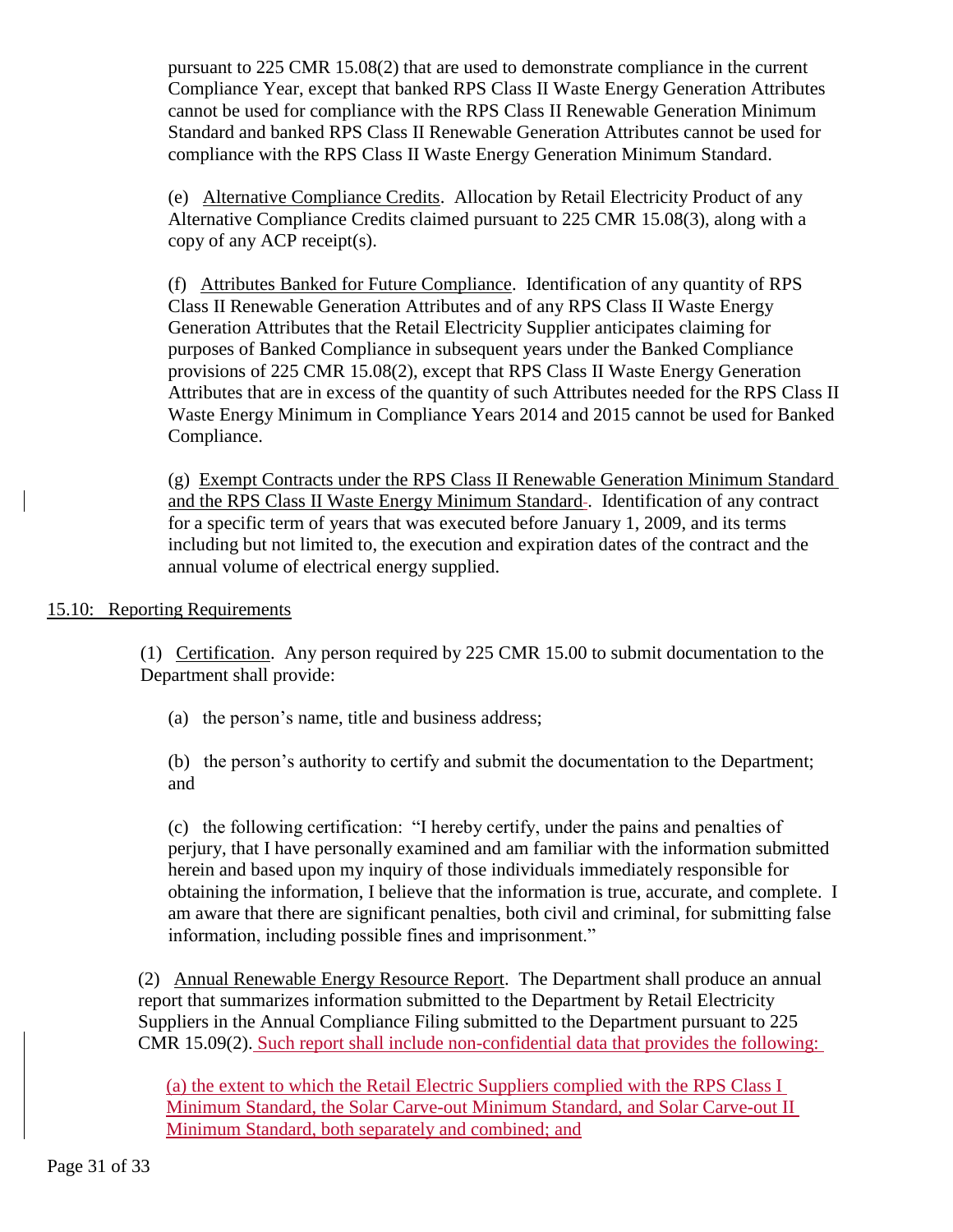(b) the extent to which the Retail Electric Suppliers used Standard Compliance, Banked Compliance, and Alternative Compliance in meeting the Minimum Standards.

# 15.11: Inspection

(1) Document Inspection. The Department may audit the accuracy of all information submitted pursuant to 225 CMR 15.00. The Department may request and obtain from any Owner or Operator of an RPS Class II Renewable Generation Unit, Waste Energy Generation Unit, supplier of Eligible Biomass Fuel, and any Retail Electricity Supplier information that the Department determines necessary to monitor compliance with and enforcement of 225 CMR 15.00.

(2) Audit and Site Inspection. Upon reasonable notice to a Retail Electricity Supplier, supplier of Eligible Biomass Fuel, Waste Energy Generation Unit Owner or Operator, or RPS Class II Renewable Generation Unit Owner or Operator, the Department may conduct audits, which may include inspection and copying of records and/or site visits to an RPS Class II Renewable Generation Unit, Waste Energy Generation Unit, supplier of Eligible Biomass fuel, or a Retail Electricity Supplier's facilities, including, but not limited to, all files and documents that the Department determines are related to compliance with 225 CMR 15.00.

# 15.12: Non-compliance

Any Retail Electricity Supplier or Owner or Operator of an RPS Class II Renewable Generation Unit that fails to comply with the requirements of 225 CMR 15.00 shall be subject to the following provisions:

(1) Notice of Non-compliance. A failure to comply with the requirements of 225 CMR 15.00 shall be determined by the Department. A written Notice of Non-compliance shall be prepared and delivered by the Department to any Retail Electricity Supplier or Owner or Operator of an RPS Class II Renewable Generation Unit that fails to comply with the requirements of 225 CMR 15.00. The Notice of Non-compliance shall describe the Requirement(s) with which the Retail Electricity Supplier, Owner, or Operator failed to comply and the time period of such non-compliance.

(2) Publication of Notice of Non-compliance. A Notice of Non-compliance may be published on the Department's website and in any other media deemed appropriate by the Department. Such publication may remain posted until the Retail Electricity Supplier or Owner or Operator returns to compliance as determined by the Department.

(3) Planning Requirement. A Retail Electricity Supplier that fails to meet the requirements of 225 CMR 15.07 during a Compliance Year shall submit a plan for achieving compliance for the subsequent three years. The plan shall be filed with the Department no later than the first day of September of the Compliance Year subsequent to the Compliance Year for which the Retail Electricity Supplier was out of compliance or such date as the Department may specify.

(4) Suspension or Revocation of License. The Department shall refer its findings of noncompliance to the Massachusetts Department of Public Utilities. A Retail Electricity